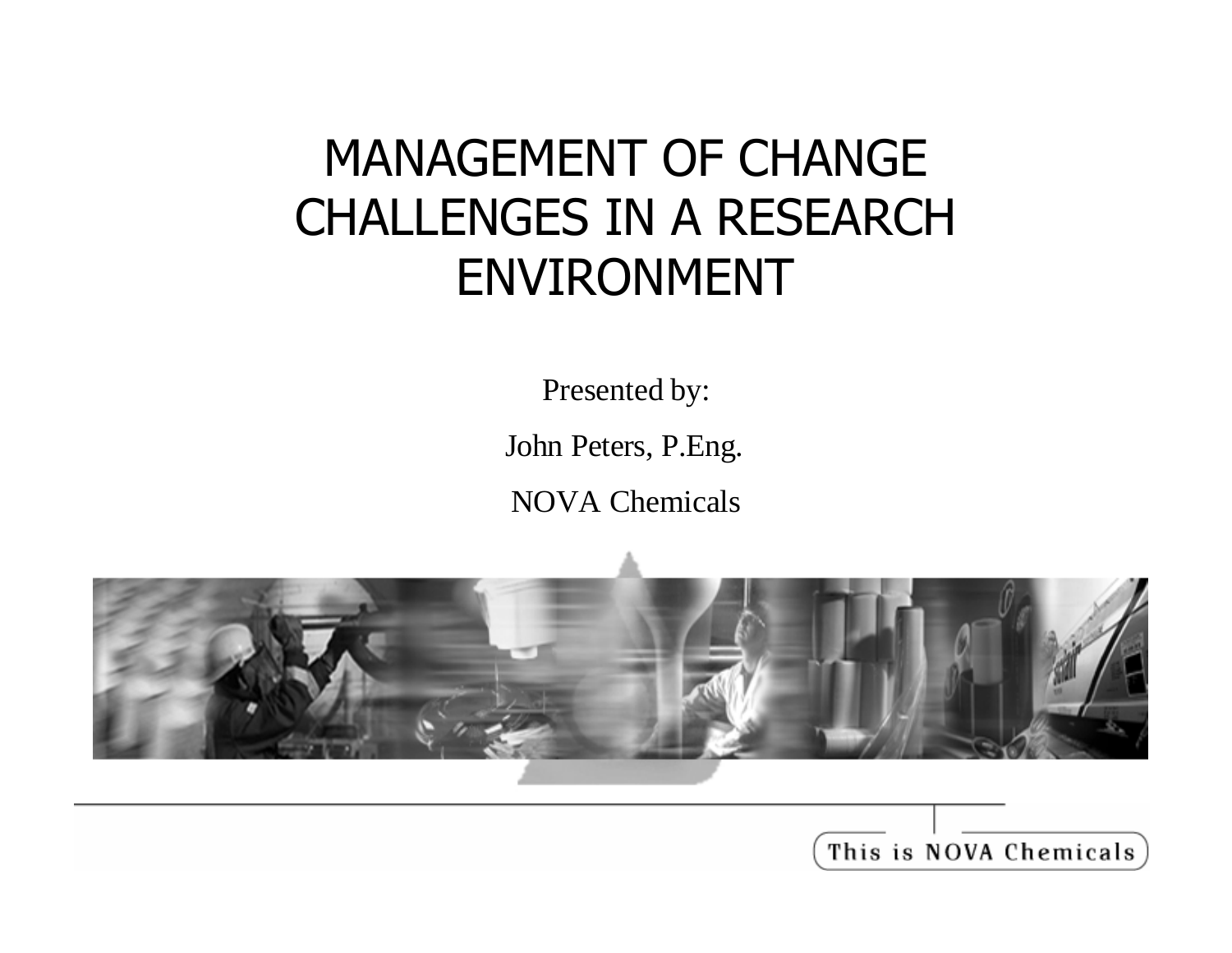## Introduction

- Challenges of a Research Environment
	- Number and frequency of changes
	- Varied scope of changes
	- Changes from different departments and types of research
	- Temporary changes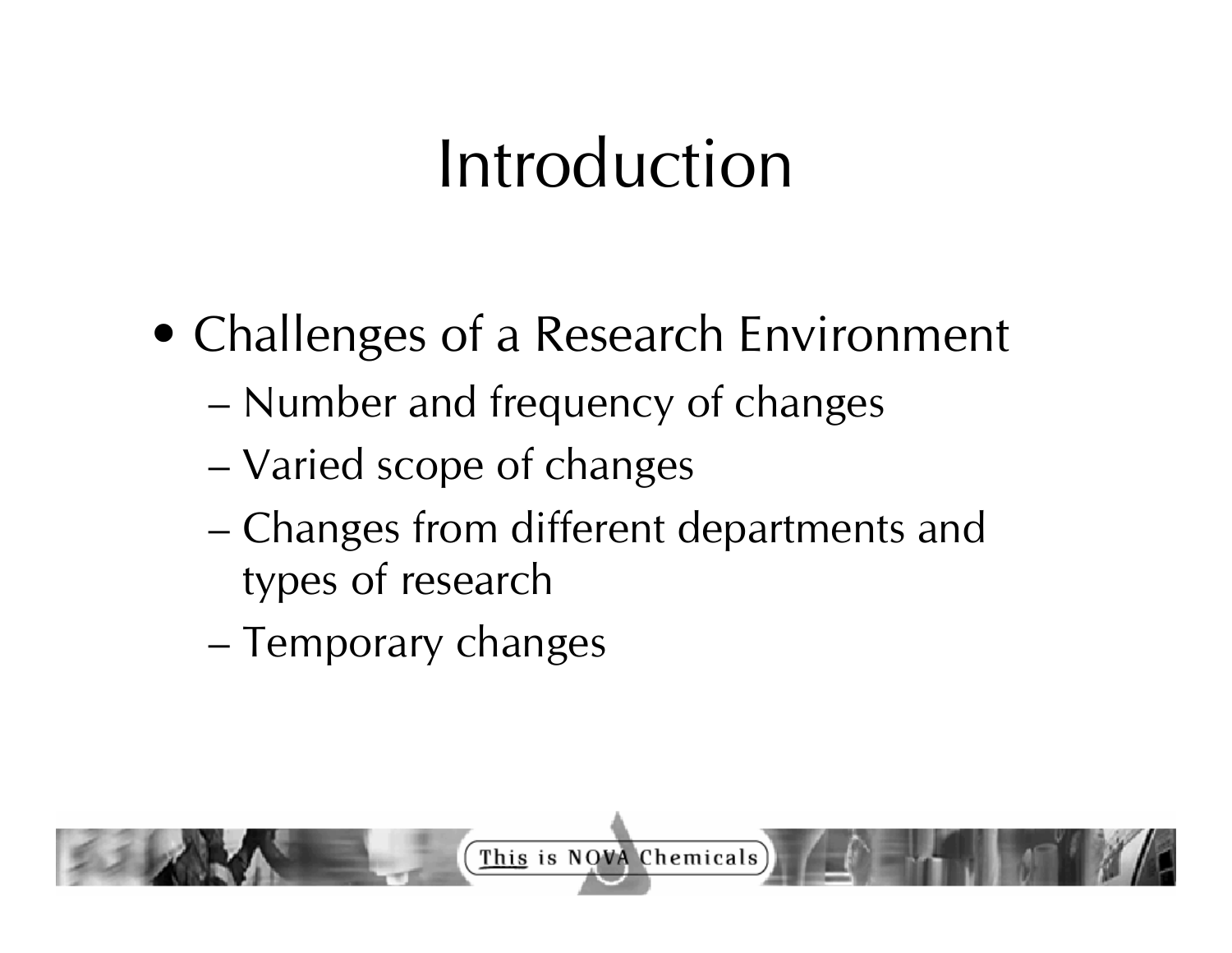# Technology Calgary

- Typically review over 200 MOC Forms per year
	- Small changes
		- tubing modifications
	- Medium Changes
		- New experiment construction
	- Large Changes
		- Major facility expansion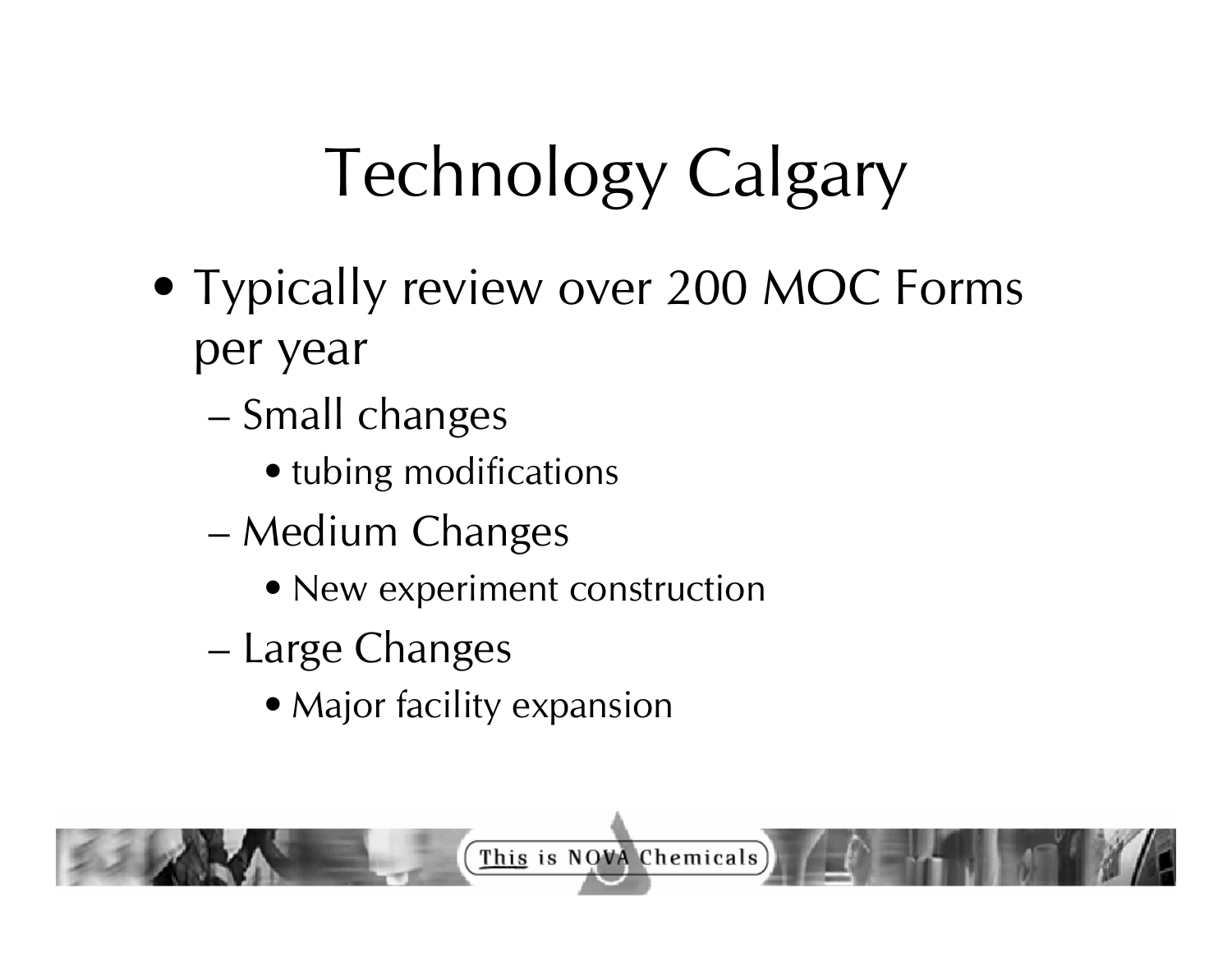# Types Of MOC'S

- 3 types of MOC's used
	- Personnel and Organizational Changes
	- Experimentation Changes
	- Facilities and Major Equipment Change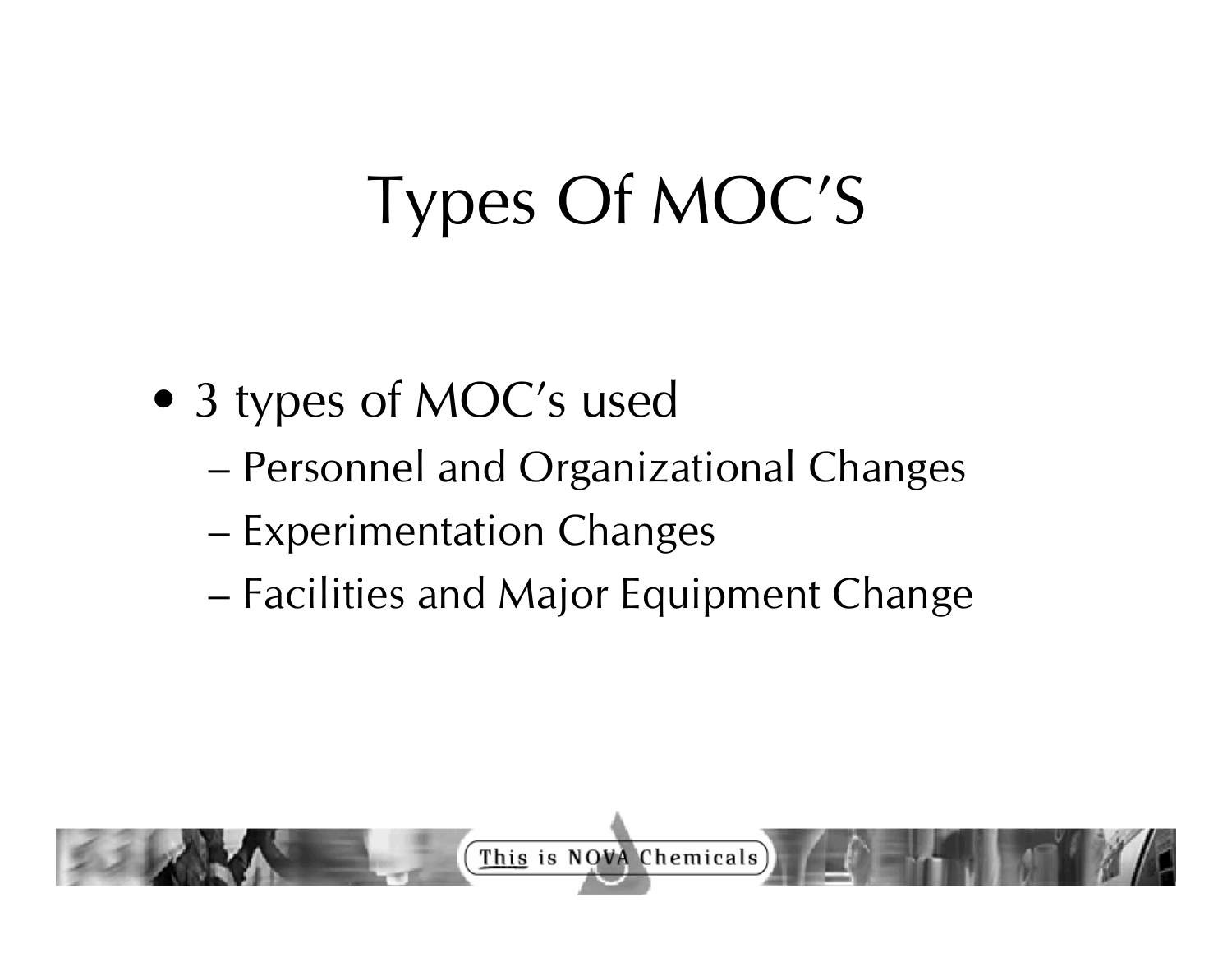- Routine work at our facility is experimentation
- 3 General Categories
	- Routine testing, sample prep or characterization
	- Non-routine testing or sample prep methods development
	- Synthesis or preparation of new materials (i.e. catalysts, new polymers, new chemicals, etc.)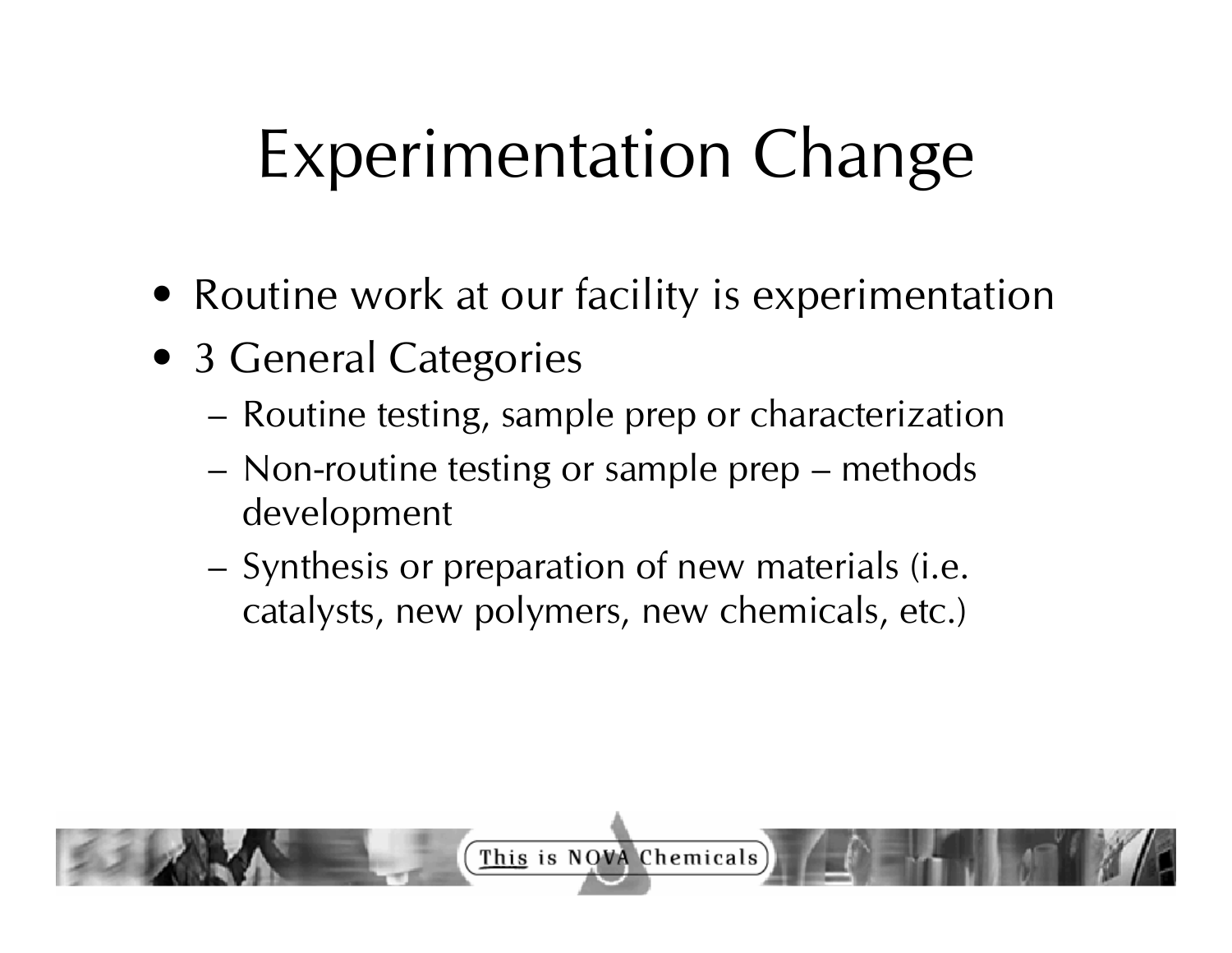- Reaction Checklists
	- Allows for collection and sharing of info regarding:
		- Chemical Reactions.
		- Hazards of reactants, byproducts and end products.
	- Must be peer reviewed.
	- Both the author and the persons reviewing are responsible for the safety of the reaction.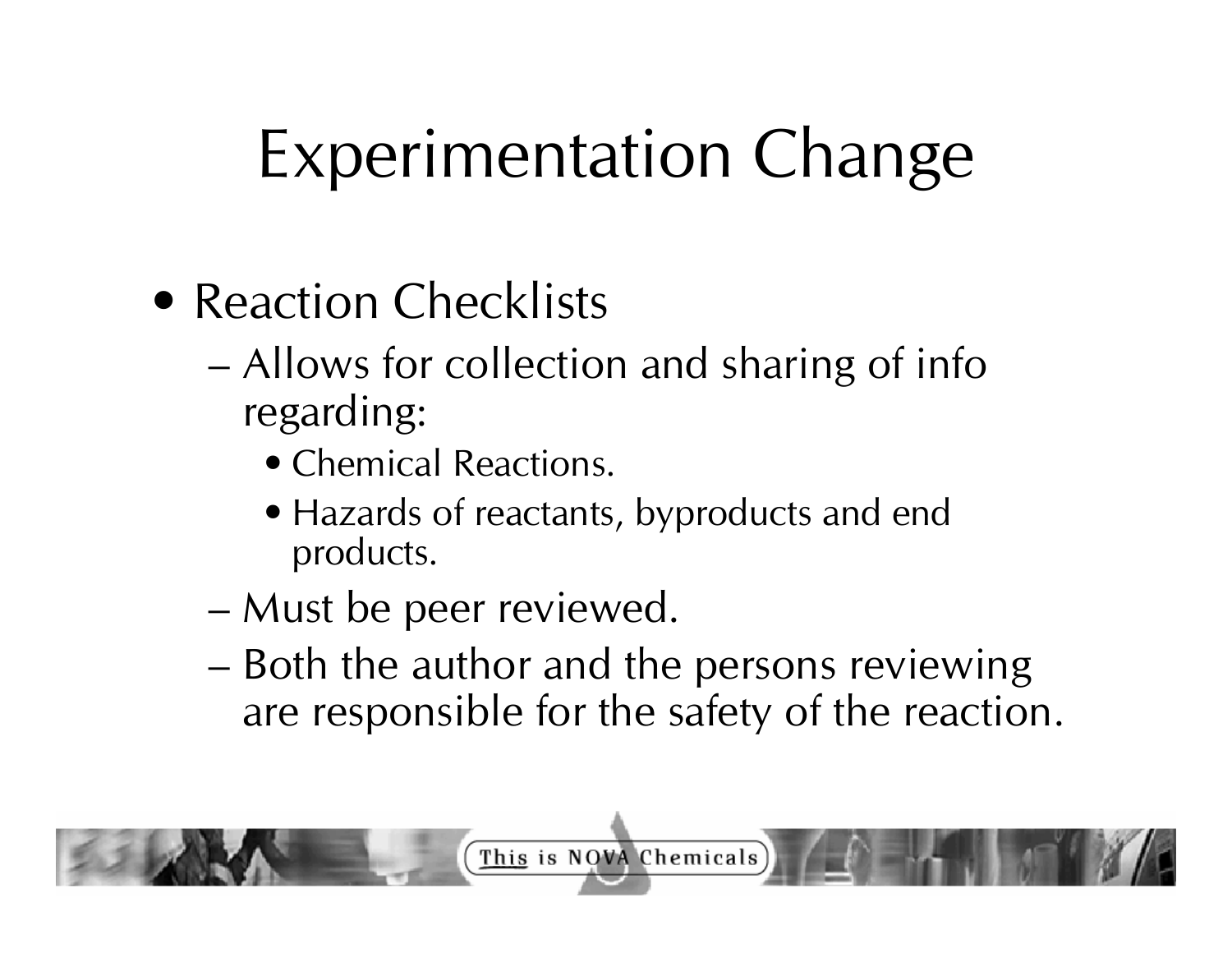- **Reaction Checklists** 
	- Sign-off Requirements
	- Type 1
		- $Reactions < 50$ mmol in scale
		- Less than 500ml solvent
		- Single peer reviewer required for signoff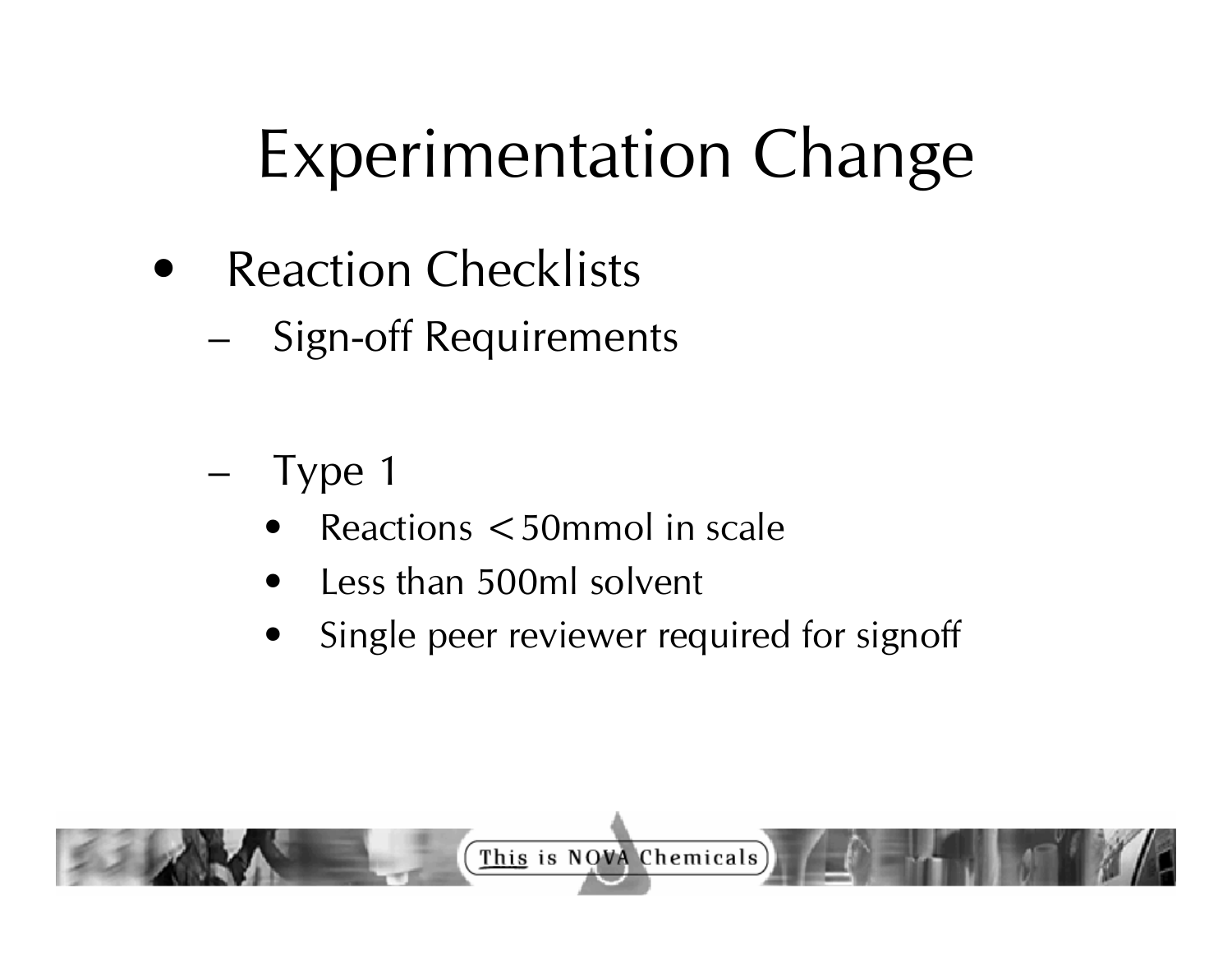- Reaction Checklist
	- Type 2
		- Between 50 mmol and 200 mmol in scale
		- Less than 2 liters of solvent
		- Two scientist sign-off
	- Type 3
		- Greater than 200 mmol in scale
		- More than 2 liters in solvent
		- Team Leader or designate sign-off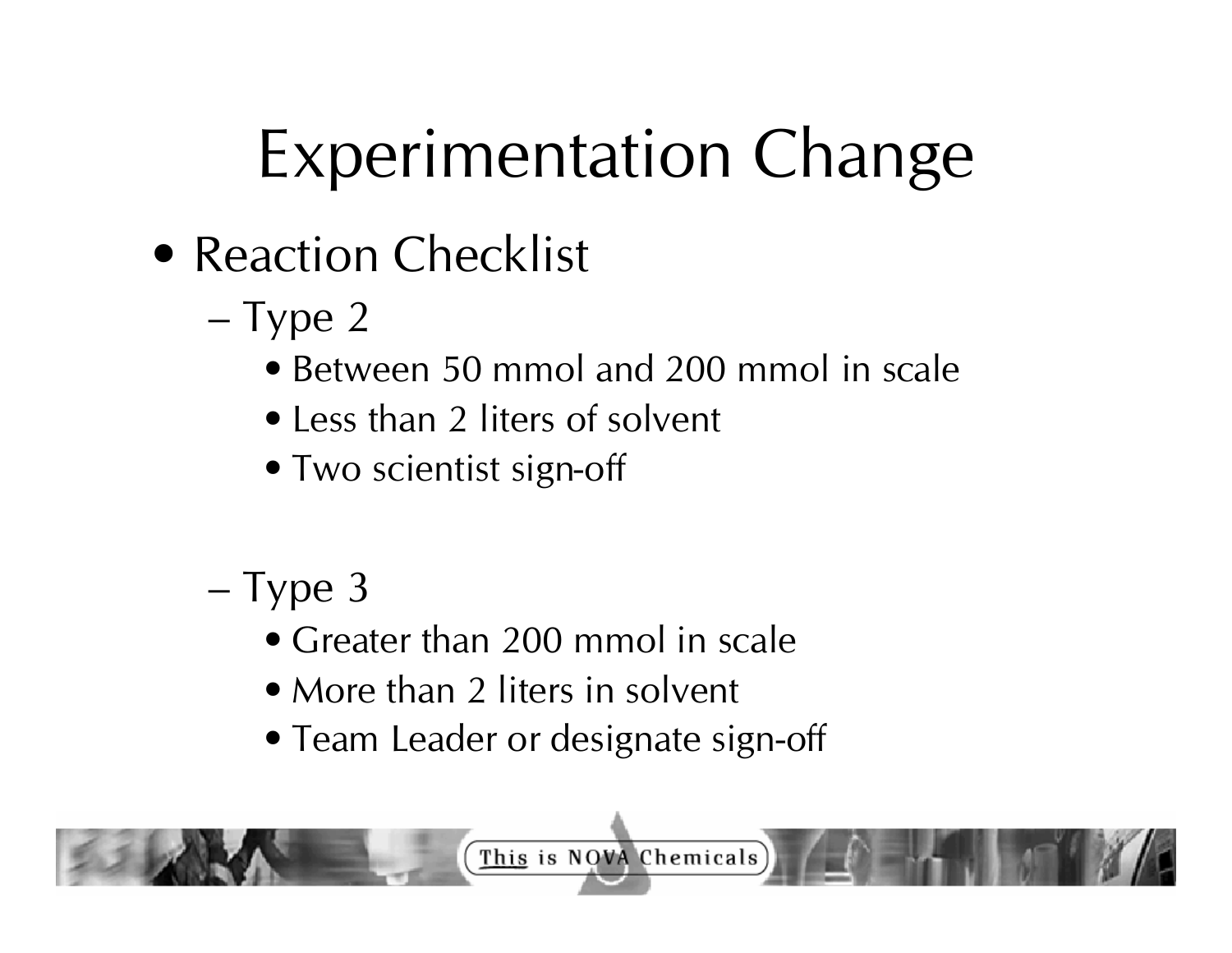- Reaction Checklist
	- Questions asked around:
		- Possible byproducts and hazards
		- Risk of fire
		- Air/water reactive materials
		- Exothermic
		- Gas evolution
		- Toxicological hazards
		- Waste disposal
		- Reactivity
	- Action plans for undesirable events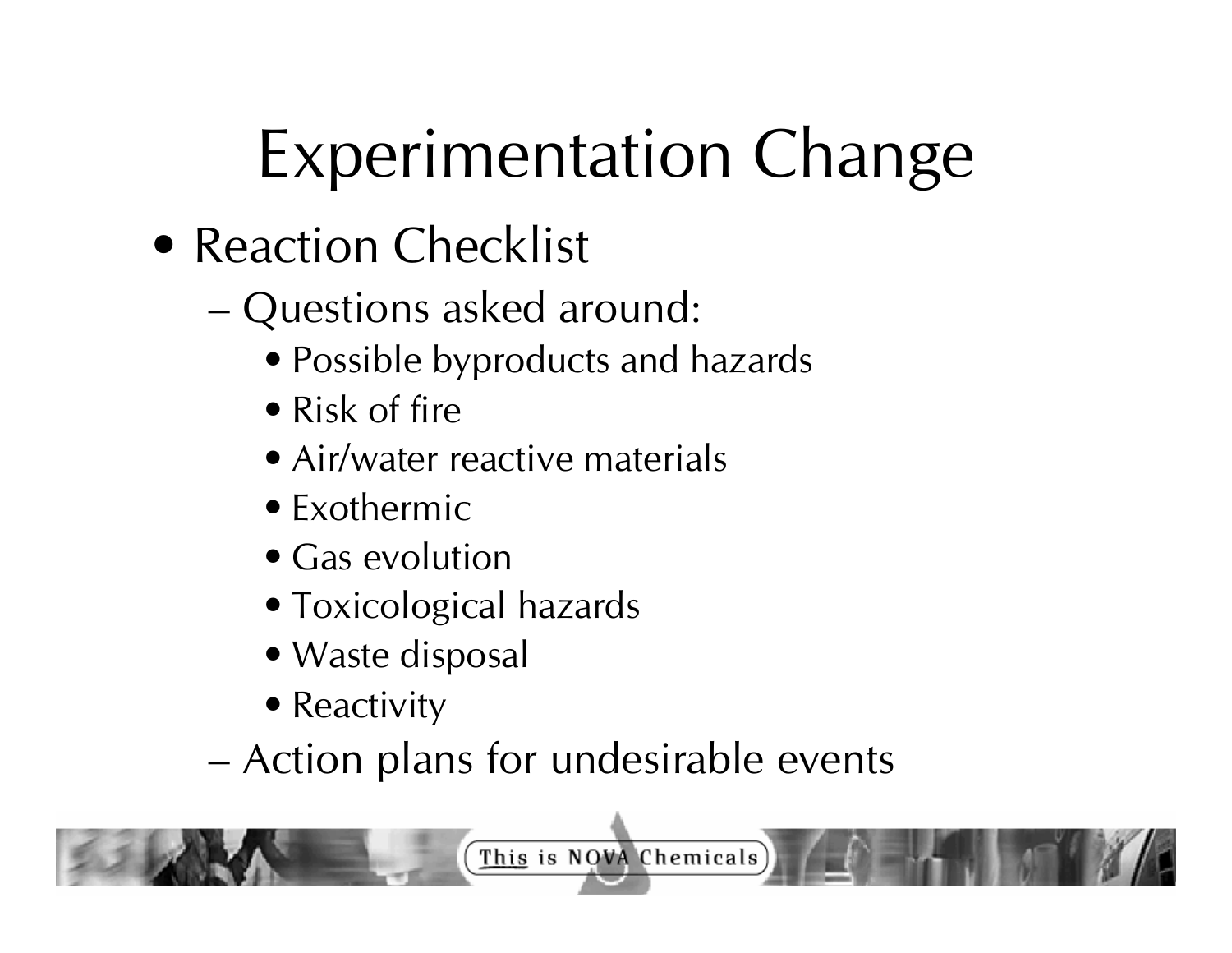- Applies to:
	- Installation of any new equipment
	- Modifications or addition of existing equipment or associated site facilities

that have the potential to introduce risk to people, property or the environment.

• Not essential for changes to experimental equipment or processes that are within the original design specification of the set-up.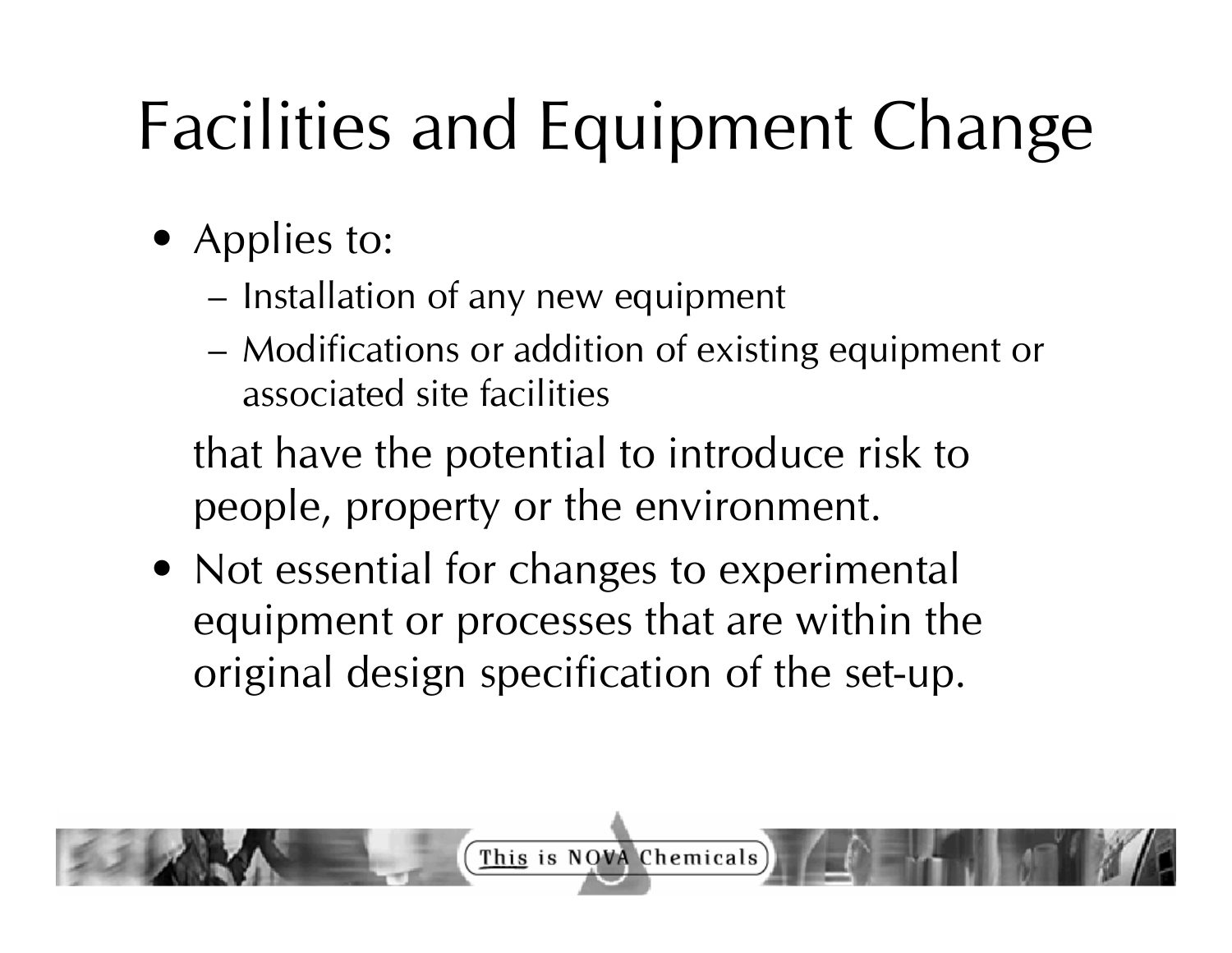- Applicability
	- Is this a new equipment addition to the site?
	- Does the change involve any replacement not the same as the original?
	- Does the change involve removal or aleration of safety devices, alarms or interlocks?
	- Does the change include equipment designed inhouse or built to specification supplied by us?
	- Does the change include any changes in design to equipment?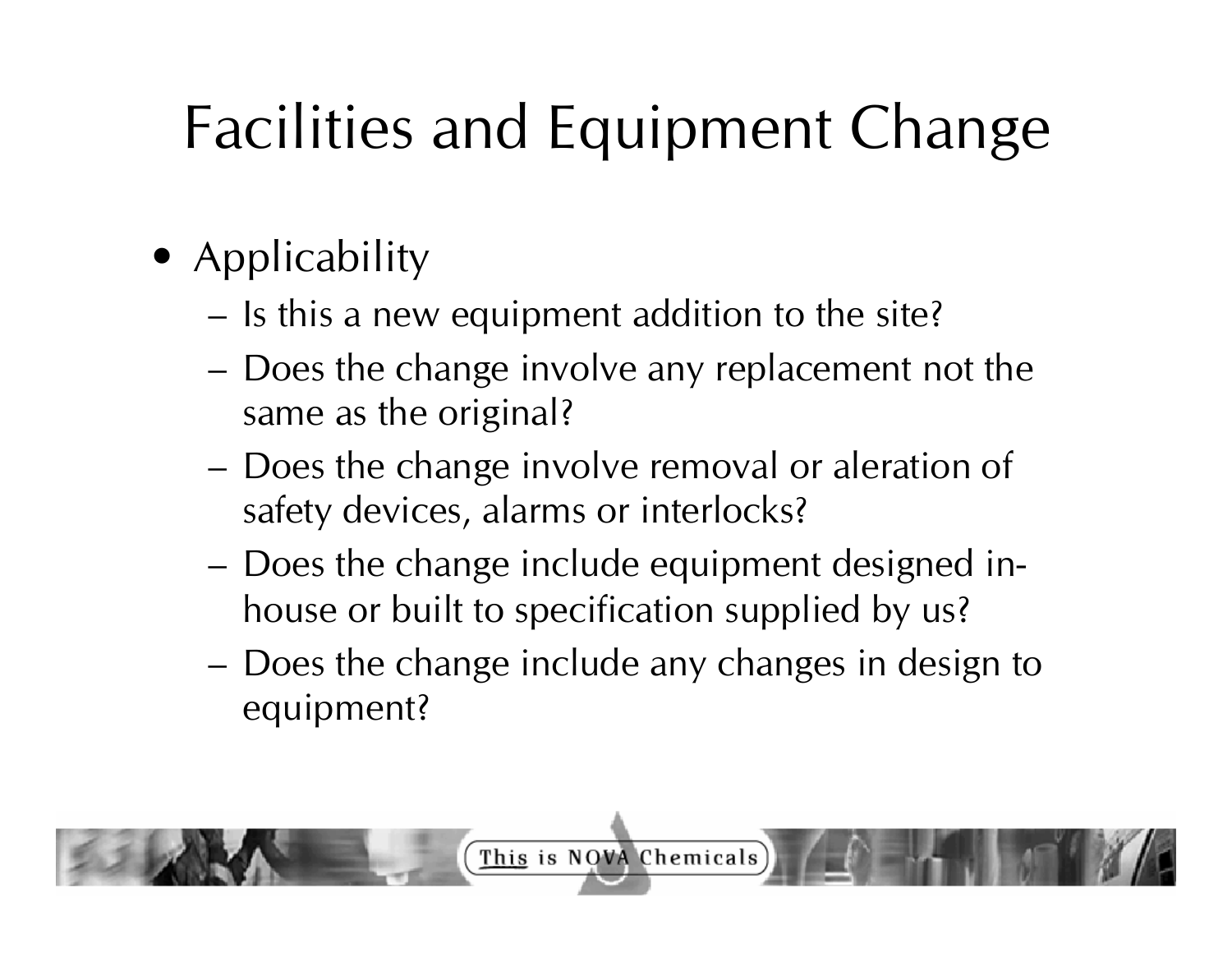- Applicability continued…
	- Does the change involve a change in feedstock or chemicals where the chemical composition is outside the range previously defined as acceptable?
	- Does the change involve changing process conditions outside the normal operating range or approaching the defined safe operating limit?
	- Does the change involve life safety systems or equipment?
- If the answer to any questions is yes then the MOC-FE process is applicable.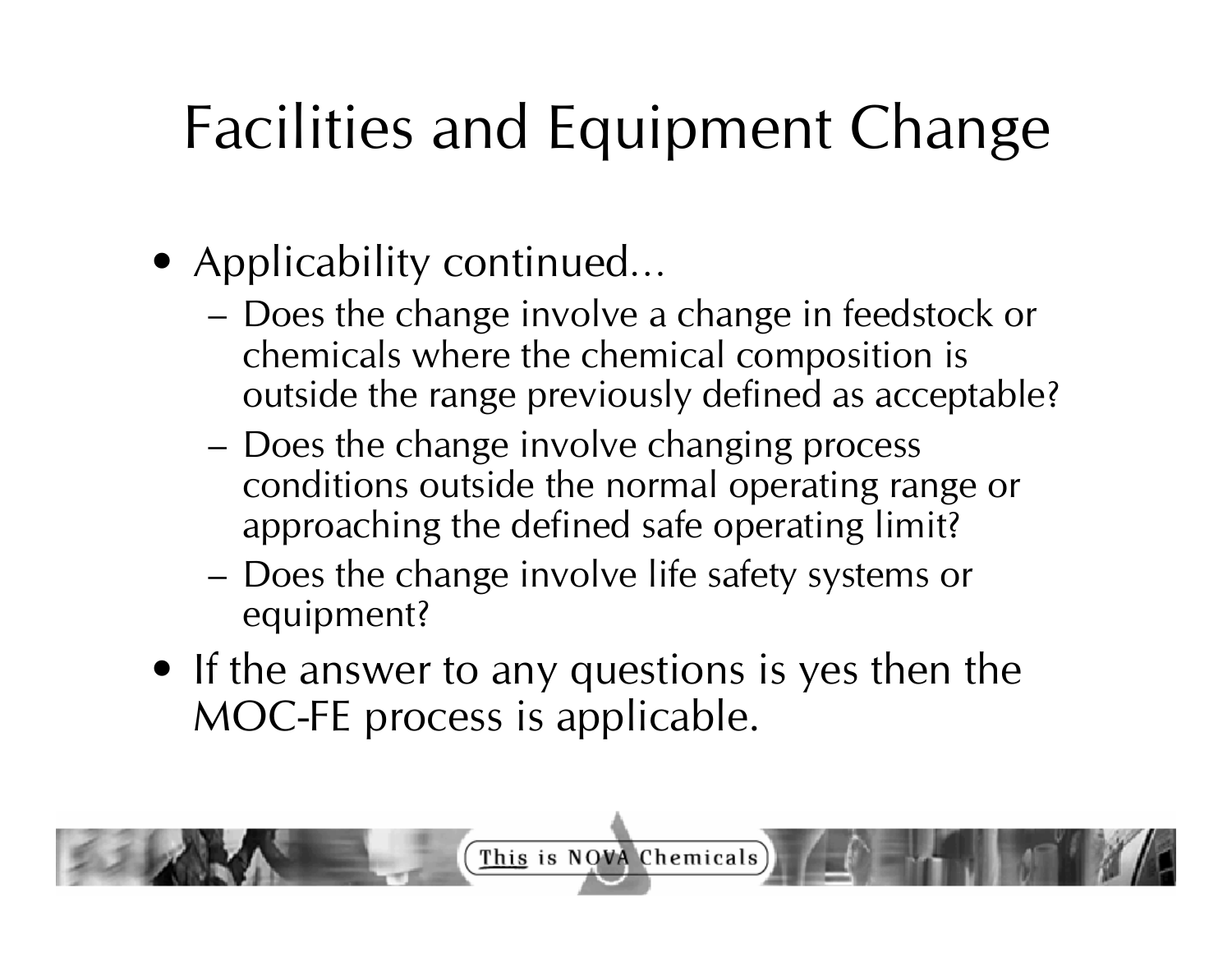- Process
	- Idea generation
		- Depending on scope may need decision board approval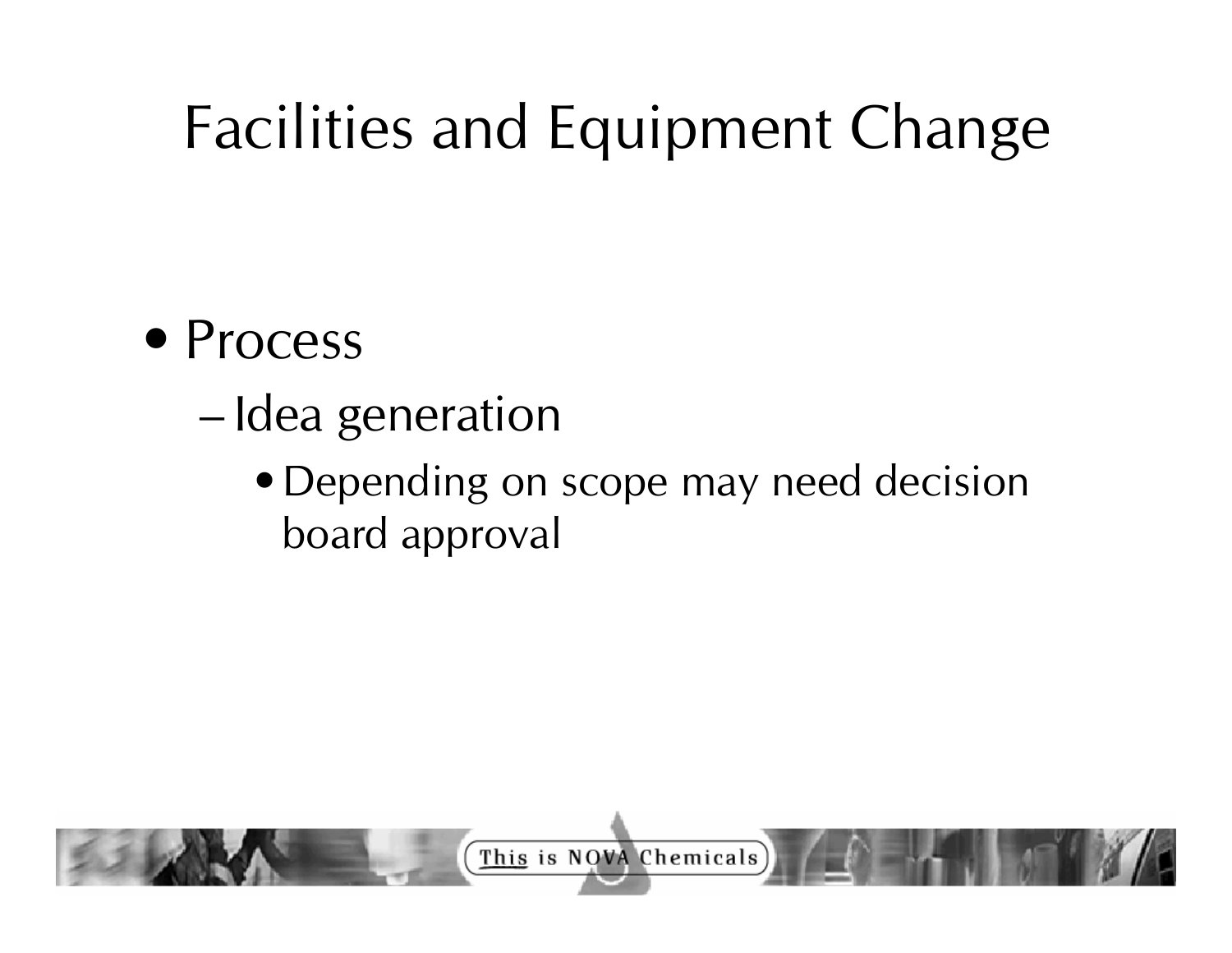- Project Database
	- For all capital projects
	- Updated as project progresses
	- Objectives
		- Ensure that health, safety and environmental learnings from each stage are captured and passed on
		- Document learnings from each development stage
		- Facilitate project planning and execution
			- Identify critical milestones
			- Features such as emissions, waste disposal, safety reviews and project closure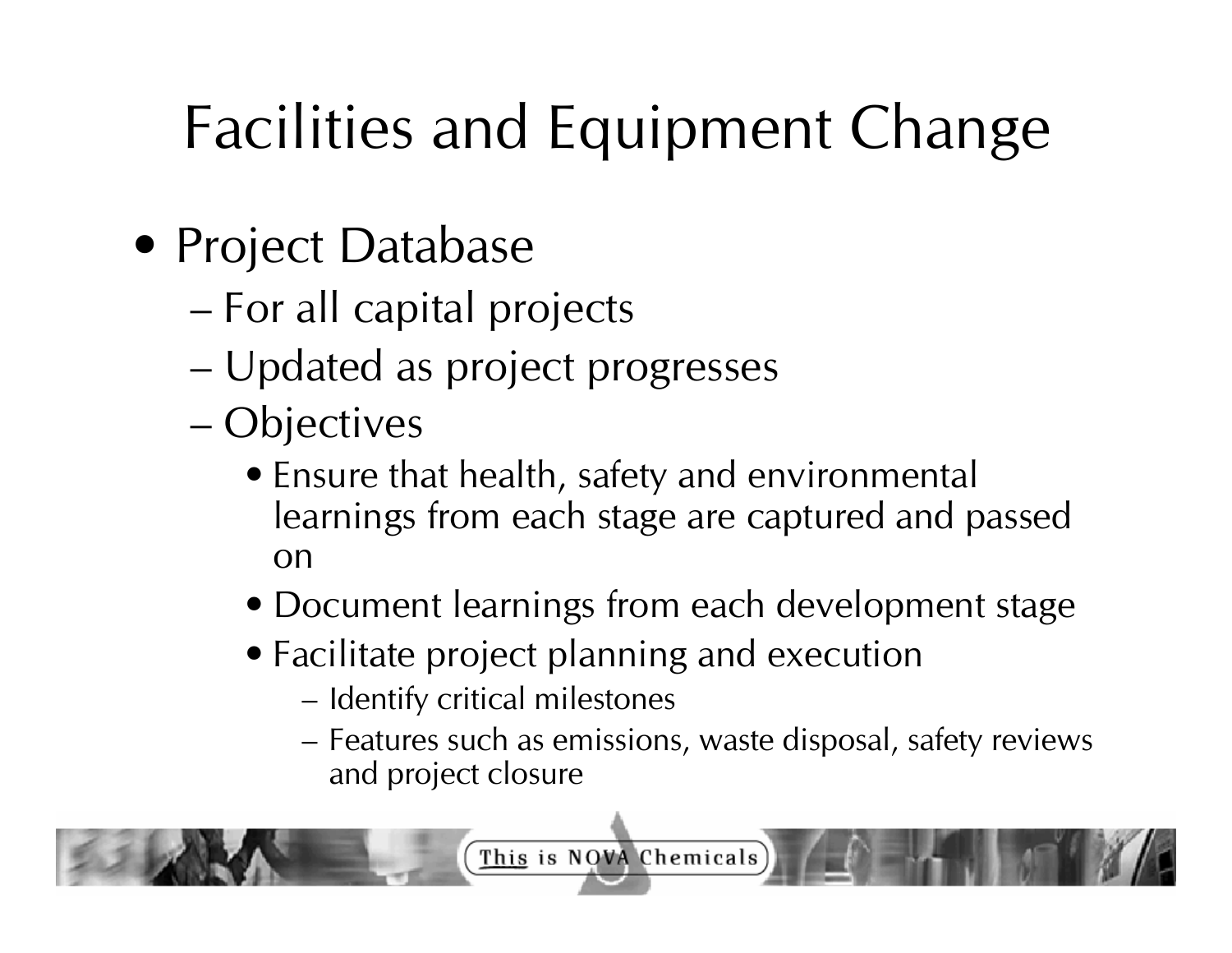- Project Database cont…
	- Product Steward
		- Administers and communicates shared learnings
	- Project Database Form
		- Stage 1 Ideas Investigation
			- Project focus, impact, hazardous material handling, waste minimization and emissions management
		- Stage 2 Results/Testing/Piloting
			- Lessons learned communication, process management and Responsible Care/Product Stewardship
		- Stage 3 Implementation Stage
			- Scale up concerns, risk assessments, process management, emissions assessment, waste management and overall project impact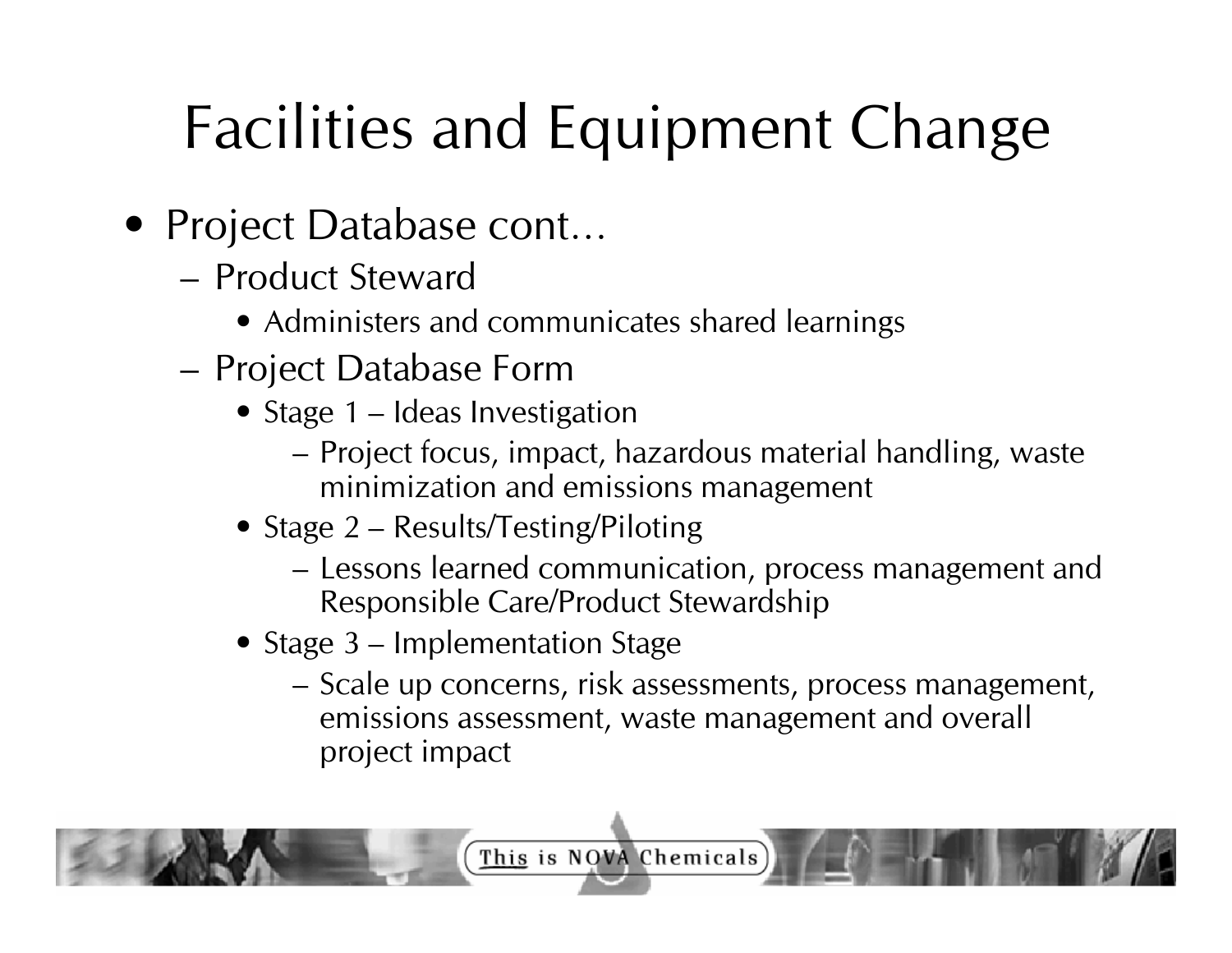- Preliminary Hazard Review
	- All MOC-FE changes must go through the Preliminary Hazard Review
	- Questions on form:
		- Proposed design option
			- Potential hazards over life cycle of the change
		- Rejected design options
		- Recommendations to be considered during the design stage to reduce the risks
	- Must be signed off by the change initiator and their Team Leader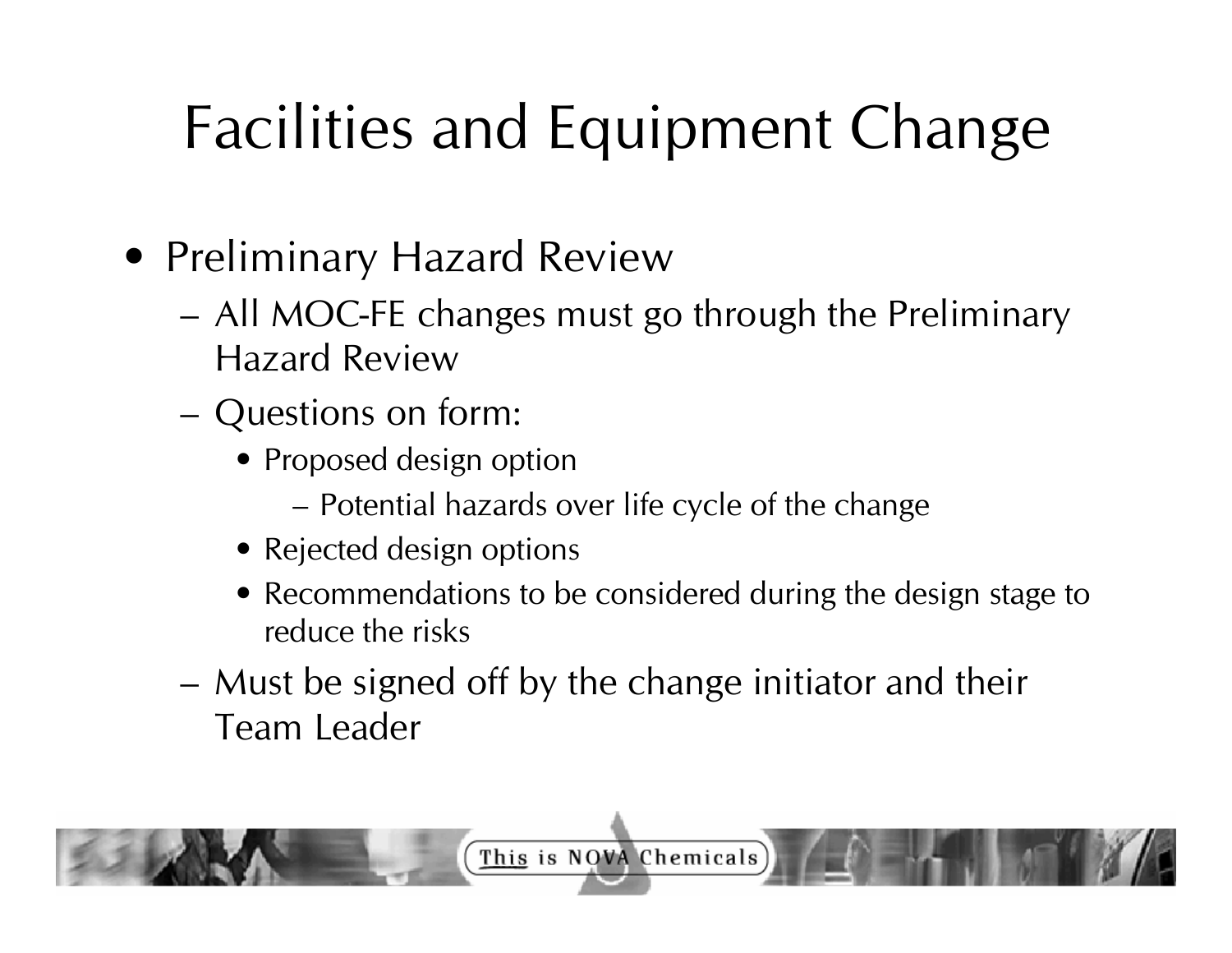- MOC-FE Form
	- Description, Purpose and Justification
	- Budget Approval Sign-off
	- Project Manager
	- Temporary Change
		- Length of time in service
	- Signatures before review by MOC Sub-Team
		- Change initiator
		- Team Leader
		- Area Landlord
		- Others as needed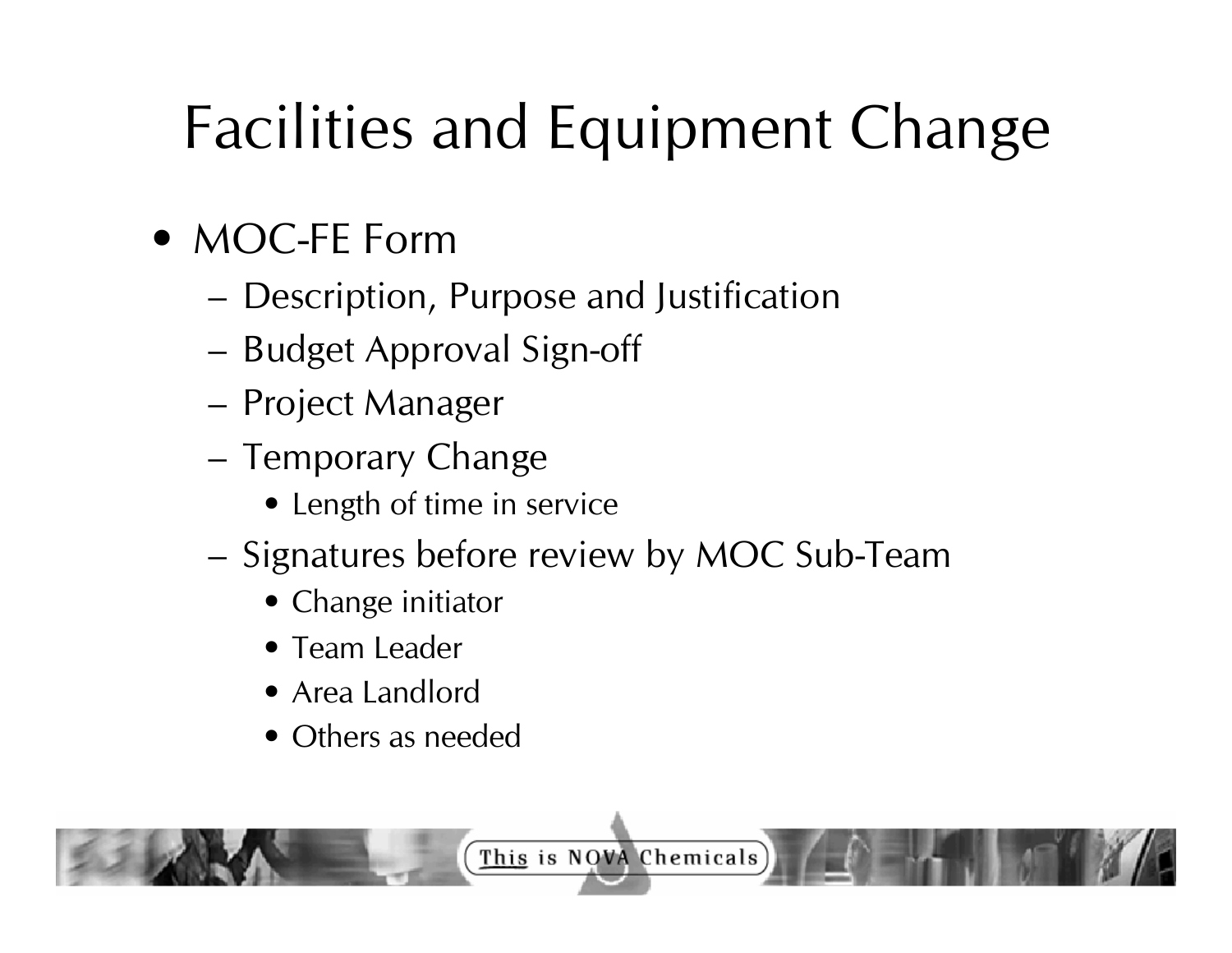- MOC-FE Form
	- Documentation
		- Preliminary Hazard Review
		- As-is drawings
		- To-be drawings
		- Equipment Specifications
		- Material Safety Data Sheets (MSDS)
		- Calculations
		- Proposed maximum intended inventory of chemicals
		- Proposed safe upper and lower operating limits for process conditions
		- Any other information regarding Safety, Operations, Construction, Ergonomics or Environmental Impacts, etc. as necessary.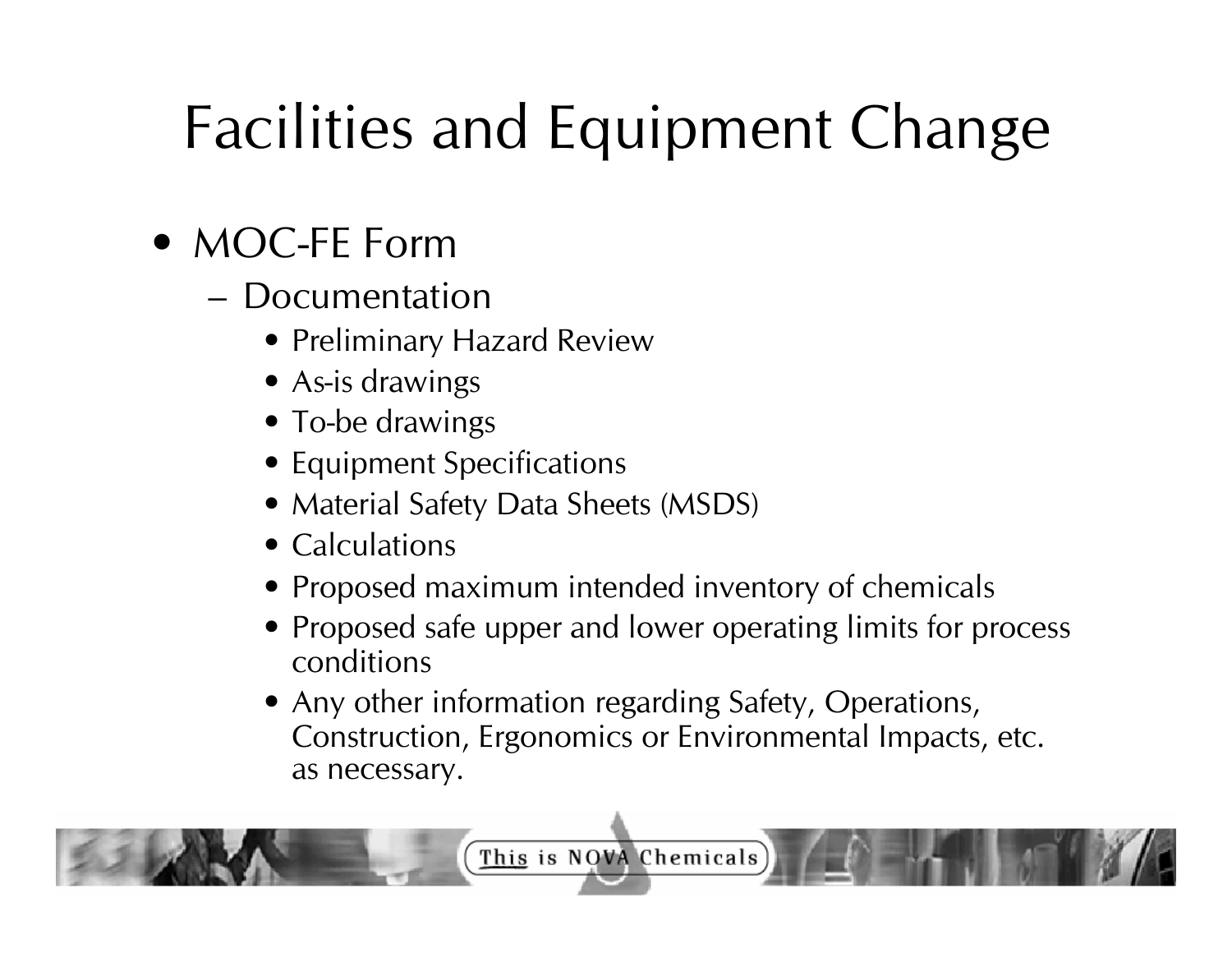- Reviewer Expectations
	- Will review the proposed change in a manner consistent with his or her own specific education, knowledge and expertise.
	- Signature indicates the reviewer believes that the proposed change does not introduce an unacceptable risk to people, property or the environment.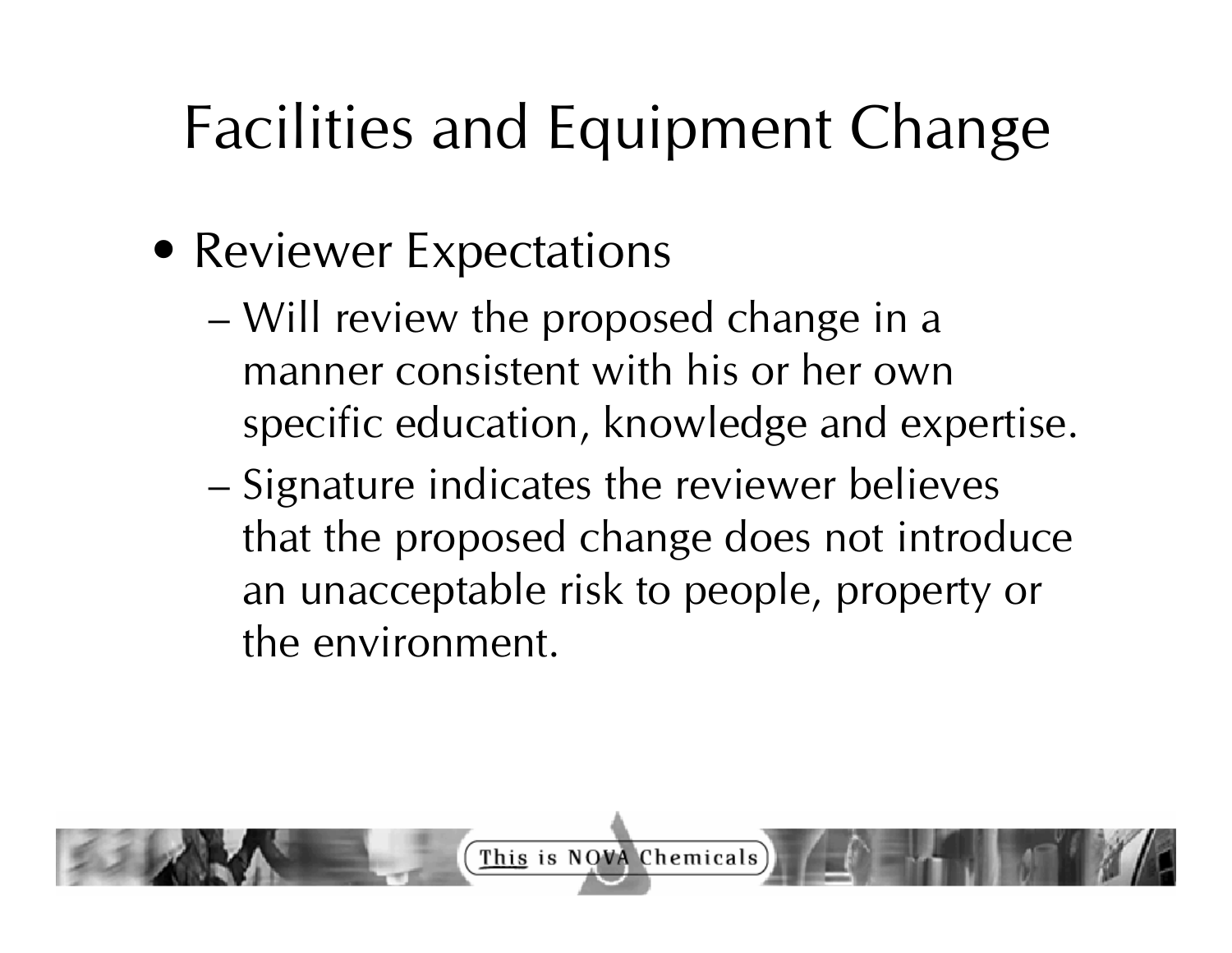- Minor Changes
	- Change that has a limited potential to introduce an unacceptable risk, or will result in minimal impact to people, property or environment.
	- Provision to allow minor changes to proceed prior to review by the MOC Sub-Team.
	- Team Leader or designate must sign-off and accept full accountability for allowing the changes to proceed before a review.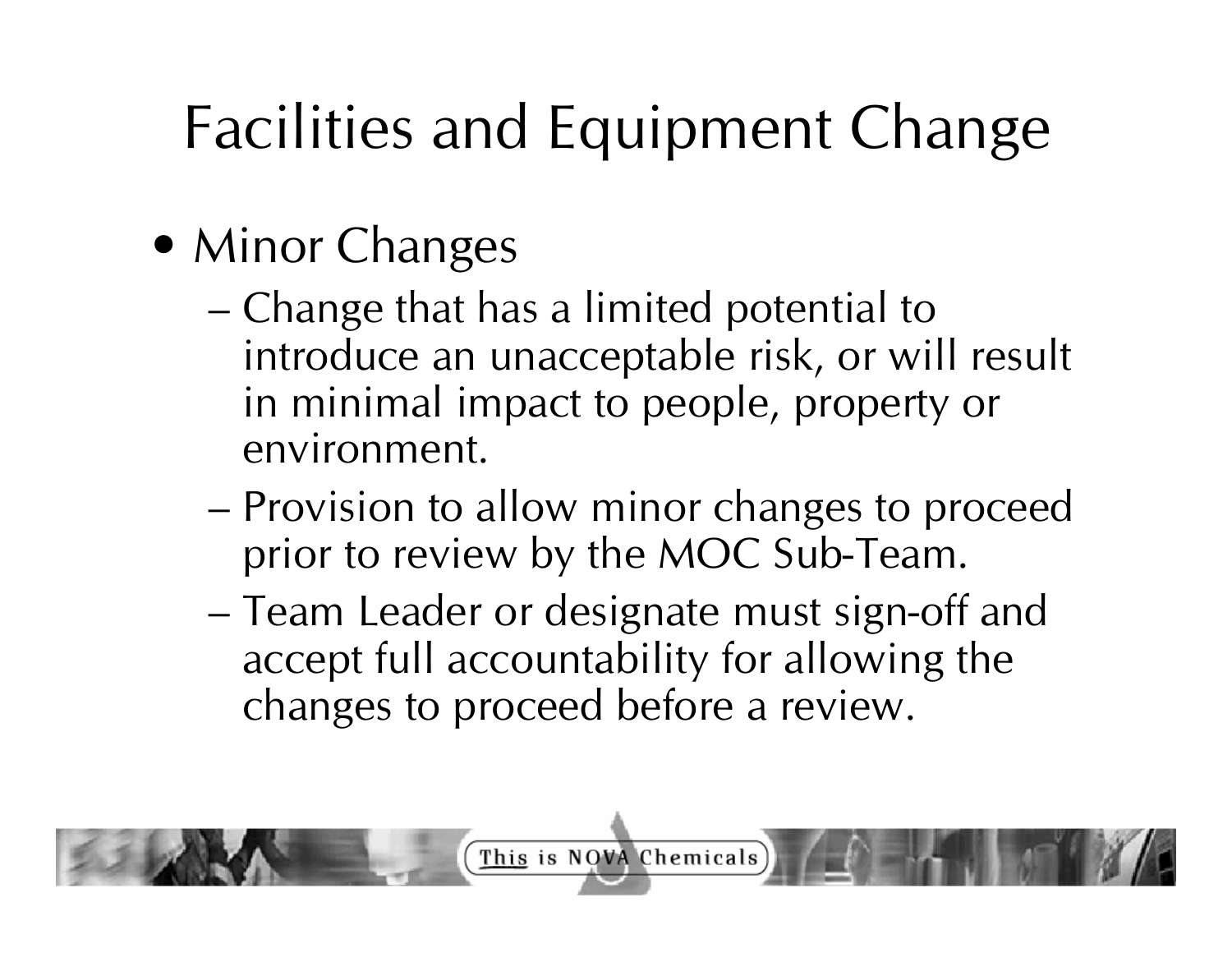#### • MOC Sub-Team

- Fixed membership
	- Responsible Care Specialist
	- Engineering Representative
	- Maintenance/Electrical Consultant
	- Process Consultant
	- Others as needed (I.e. environmental specialist, laser safety, etc.)
- Two members must have received formal training in risk assessment
- One must be a Professional Engineer
- One must be an electrician or electrical engineer
- One must be a member of the Loss Prevention Standards **Committee**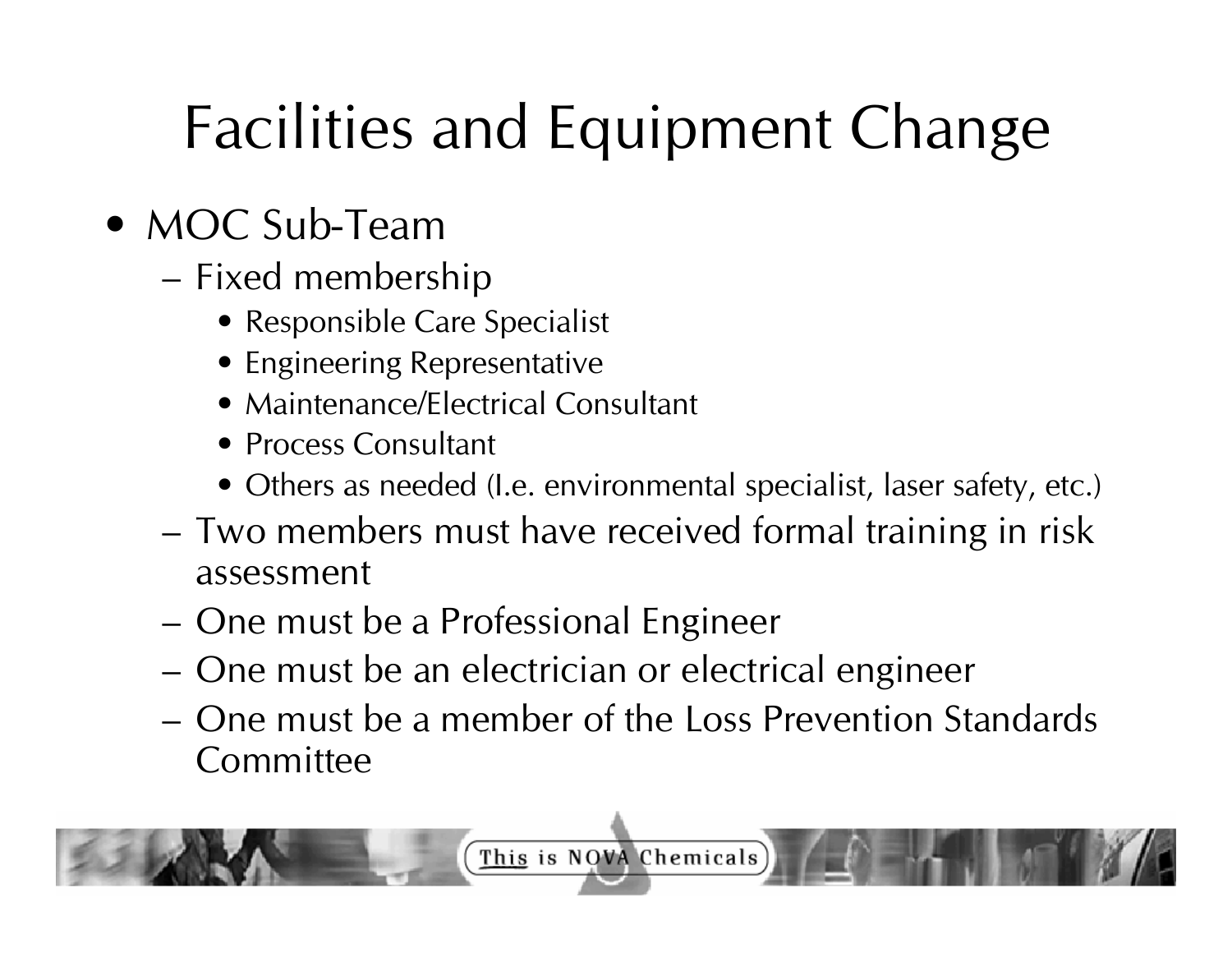#### • MOC-FE Sub-Team

- Members must have a general awareness of applicable regulatory requirements.
	- Not expected to be experts but at least one member shall have sufficient knowledge of each of the areas to recognize when further investigation is required.
- Tools used:
	- Memory joggers checklist
	- MOC Risk Assessment Guide
	- Risk Matrix
	- MIACC list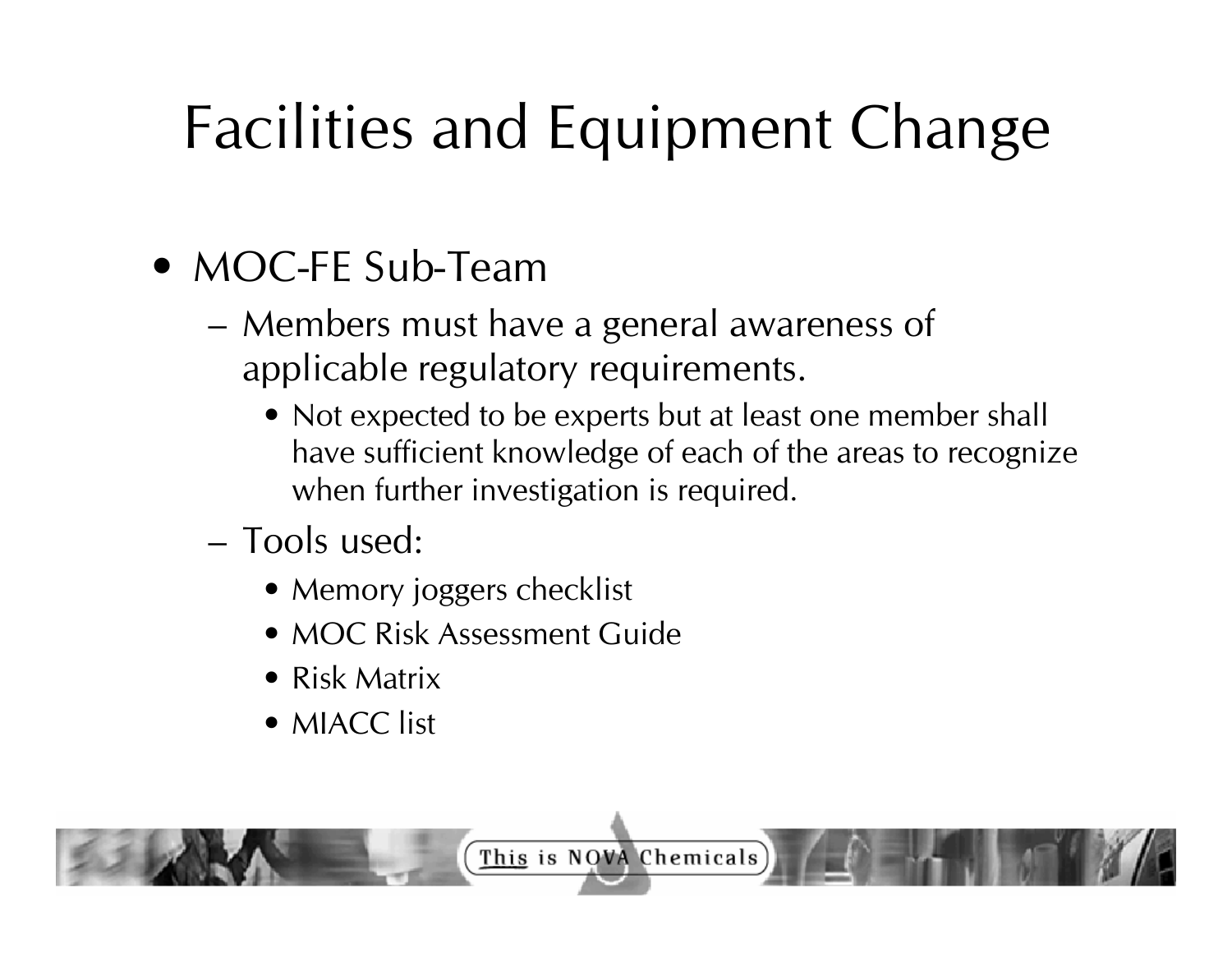- MOC-FE can be
	- Approved
		- Sent to initiator for change to commence
	- Returned for More Information (RMI)
		- Sent to initiator for more information before review continues
	- Sent to Detailed Hazard and Risk Assessment (DHRA)
- Any recommendations are captured in our electronic Audit Information System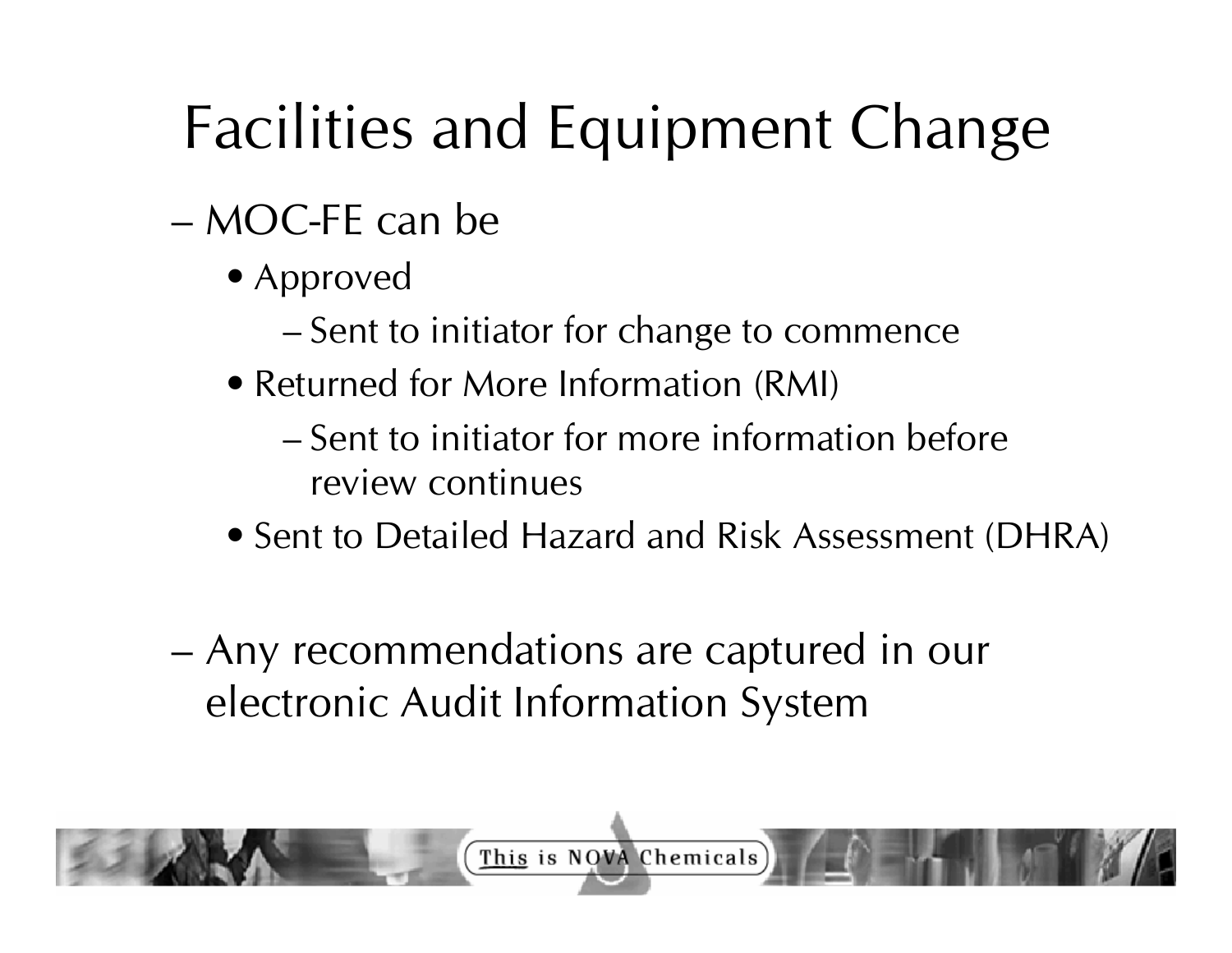- DHRA
	- Determining need
		- Does the change introduce new hazards to the lab or facility?
		- Do these changes have the potential to impact adjacent labs / process units / experiments, or global systems?
		- Will the experimental equipment operate unattended or outside regular business hours?
		- Does the experiment use flammable gases or liquids in a quantity or concentration capable or producing a risk of explosion?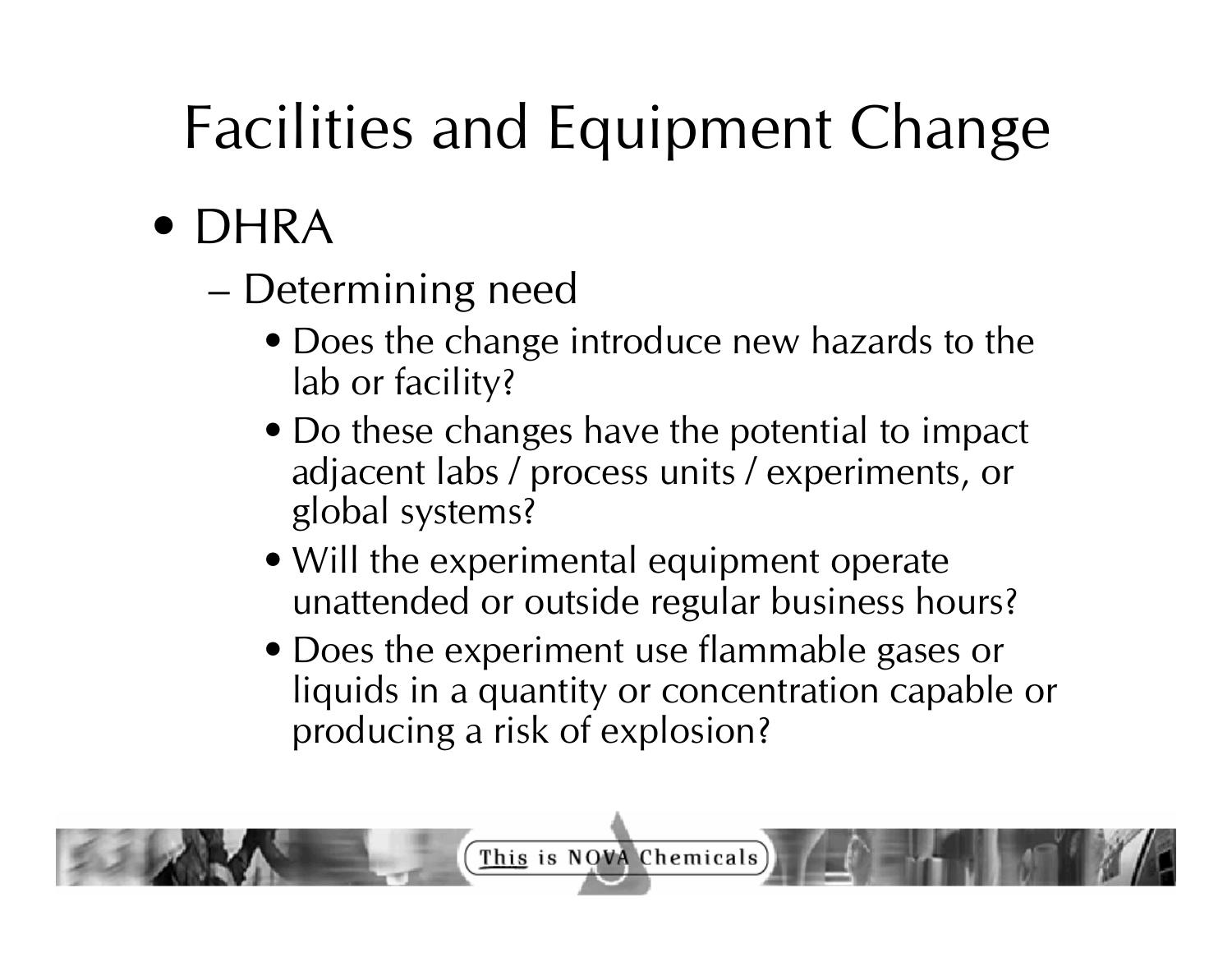### • DHRA

– Determining need continued…

- Does the experiment require connection to the Unified Alarm System, Building management System or Uninterruptible Power Supply?
- Have more than five MOC-FE Reviews been done on this set-up / process / unit since the last DHRA?
- If the answer to any of these is yes, the MOC Sub-Team may request a review by the DHRA Sub-Team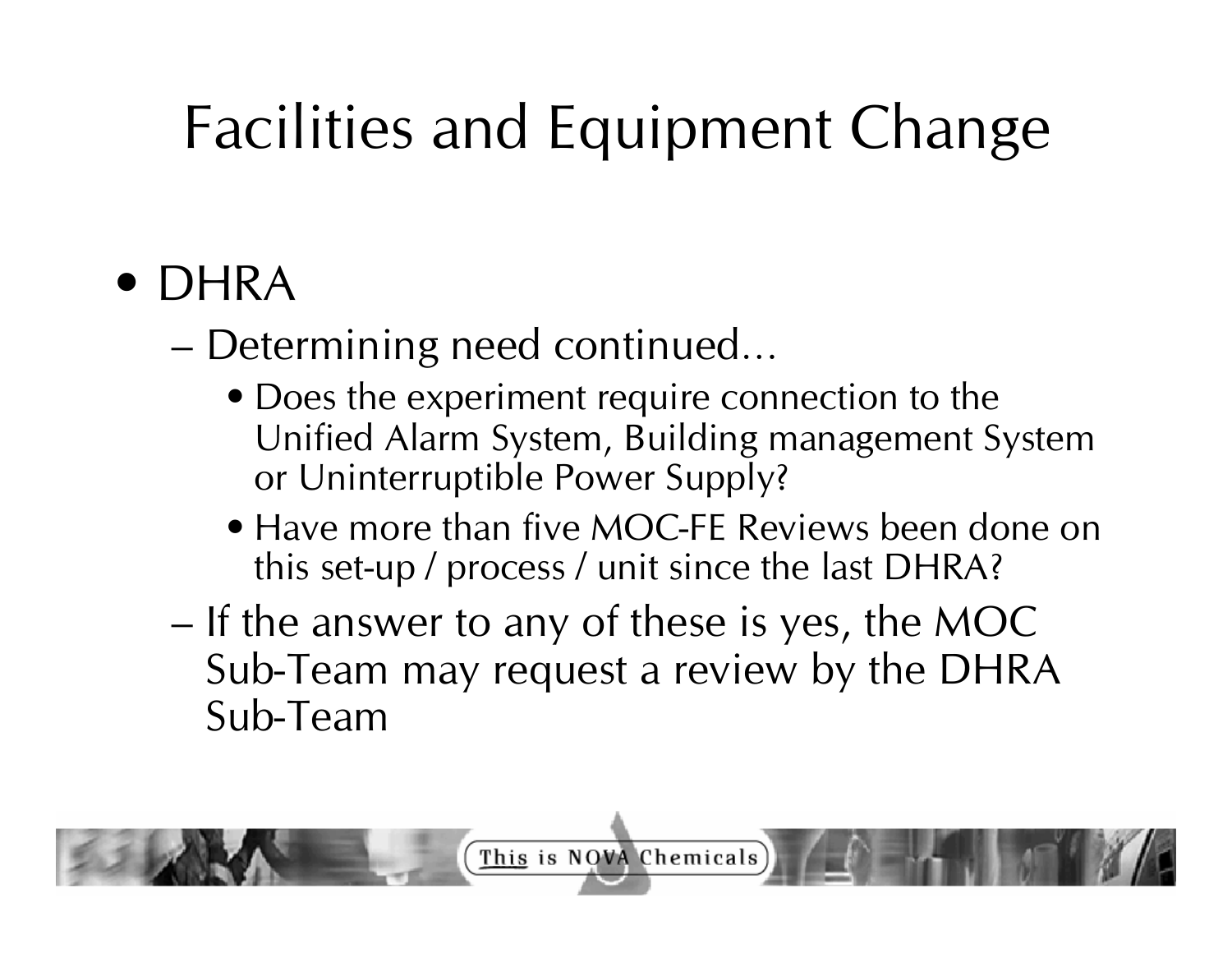- DHRA Sub-Team
	- Engineering Team Representative
	- General Lab Safety Consultant
	- Chemical Safety Consultant
	- Mechanical Safety Consultant
	- Electrical Safety Consultant
	- Responsible Care Specialist
	- Maintenance Representative
	- Others as required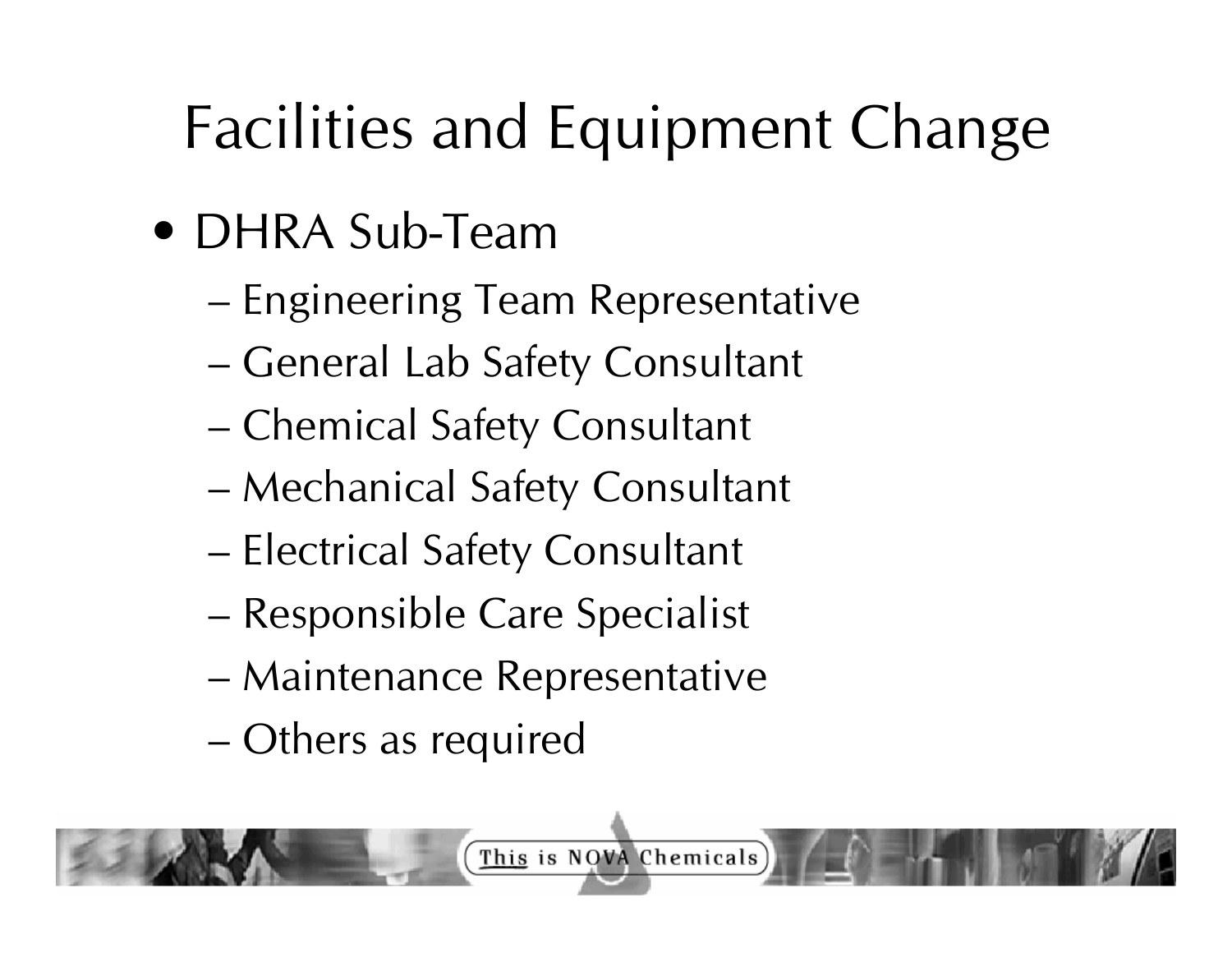- DHRA Sub-team
	- Detailed review of the design and proposed operating procedure
		- Identify elements that may present an unacceptable risk and require modifications to mitigate identified hazards
	- Recommendations are captured in the Audit Information System
	- Returned to MOC Sub-Team for approval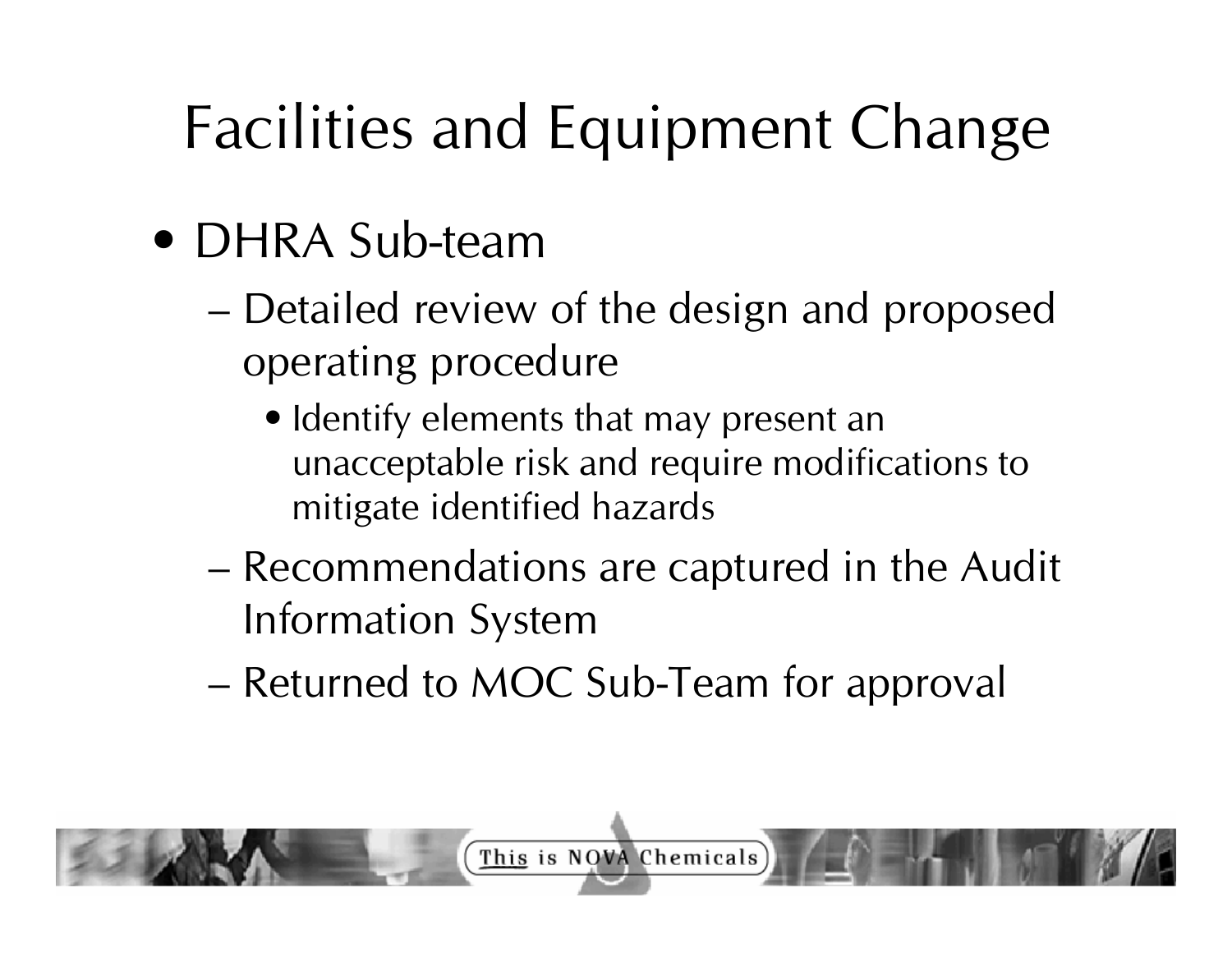- Construction
	- Pre-job Awareness
		- Used when:
			- The task is new or unfamiliar or the individuals involved
			- The task may pose unusual risks
			- Critical tasks and involved (i.e. hot work)
		- Includes
			- Checklist
			- Ergonomic considerations
			- Task list
			- Hazards associated with the tasks
			- Hazard mitigation
			- Sign-off for all involved parties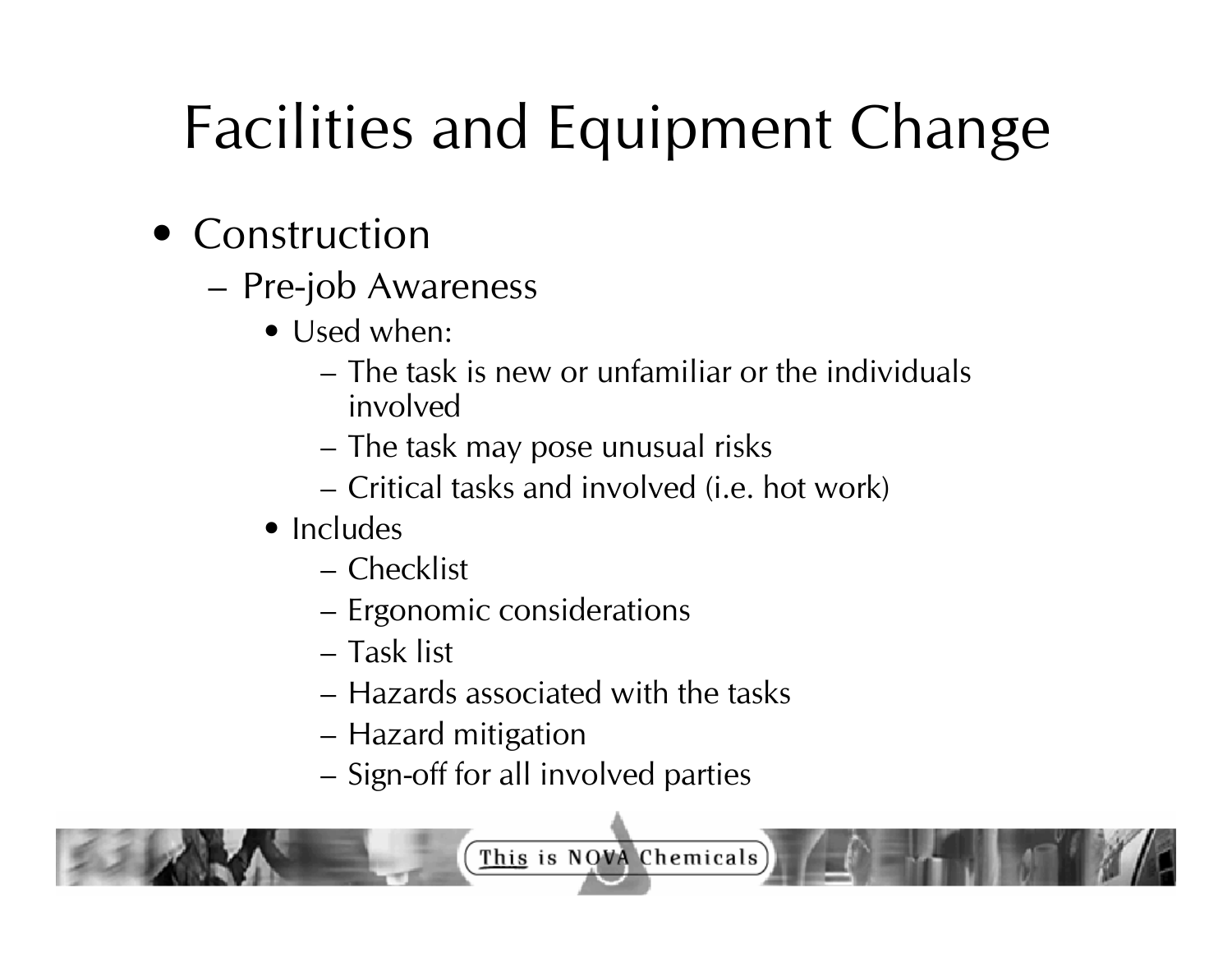- Commissioning
	- Must include
		- All safety and fire protection systems must be tested and fully functional prior to start-up
		- Proper orientation of all rotating equipment must be defined and proven prior to start-up
		- Proper operation of all instrumentation and software must be defined and proven prior to start-up
		- All lines must be verified free of contamination which could cause operating or safety problems
		- Equipment must be proven safe to operate prior to introduction of hazardous fluids
	- All commissioning activities must be documented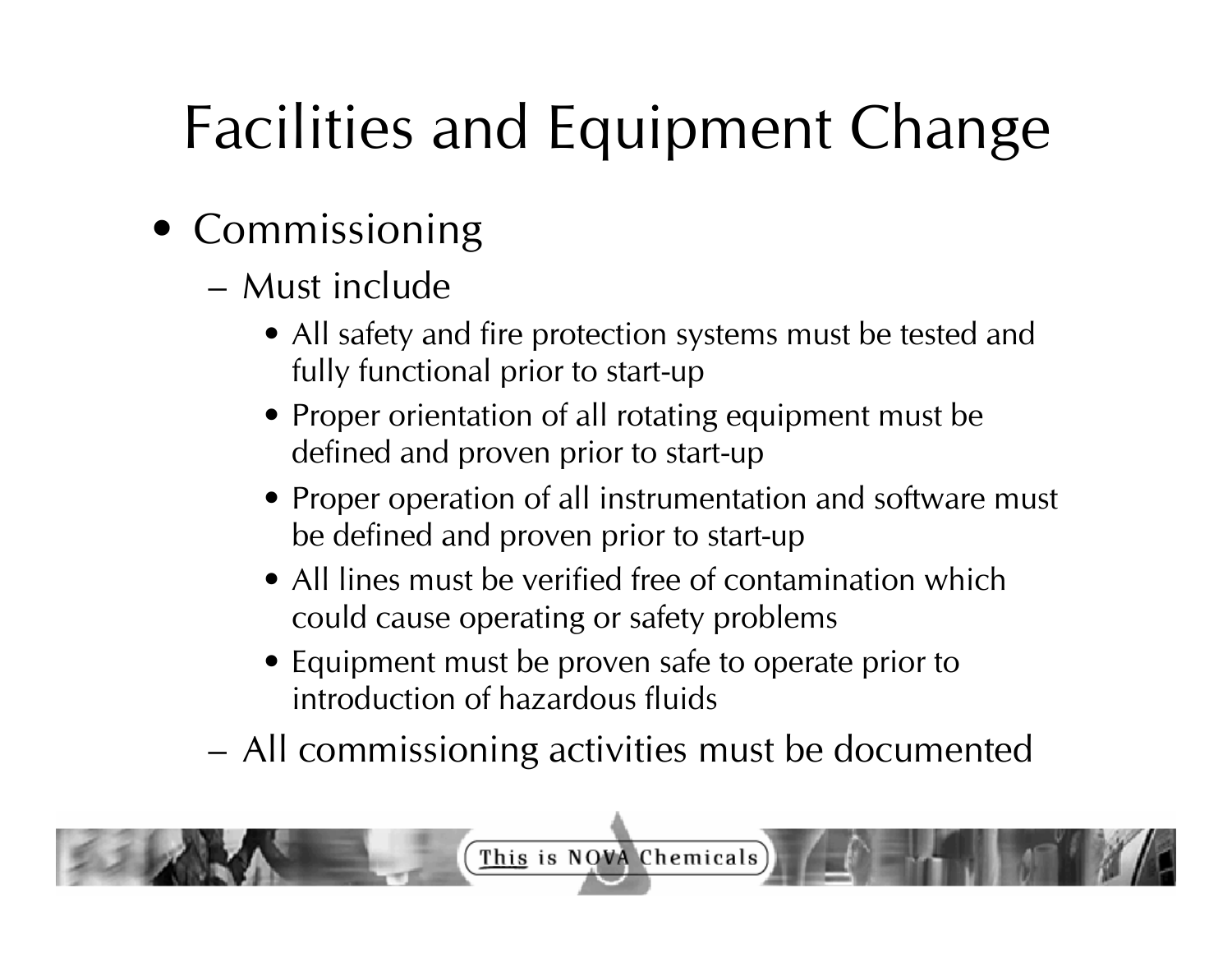- Hazard and Operability Review (HOR)
	- Tool used for new, retrofitted or relocated equipment whose operation may have a potential for compromising the safety of employees.
	- HOR Review Team (>3 members)
		- 2 from Engineering, Maintenance or Responsible Care
		- Where possible one should be someone not closely involved with the project to provide a fresh perspective on the review.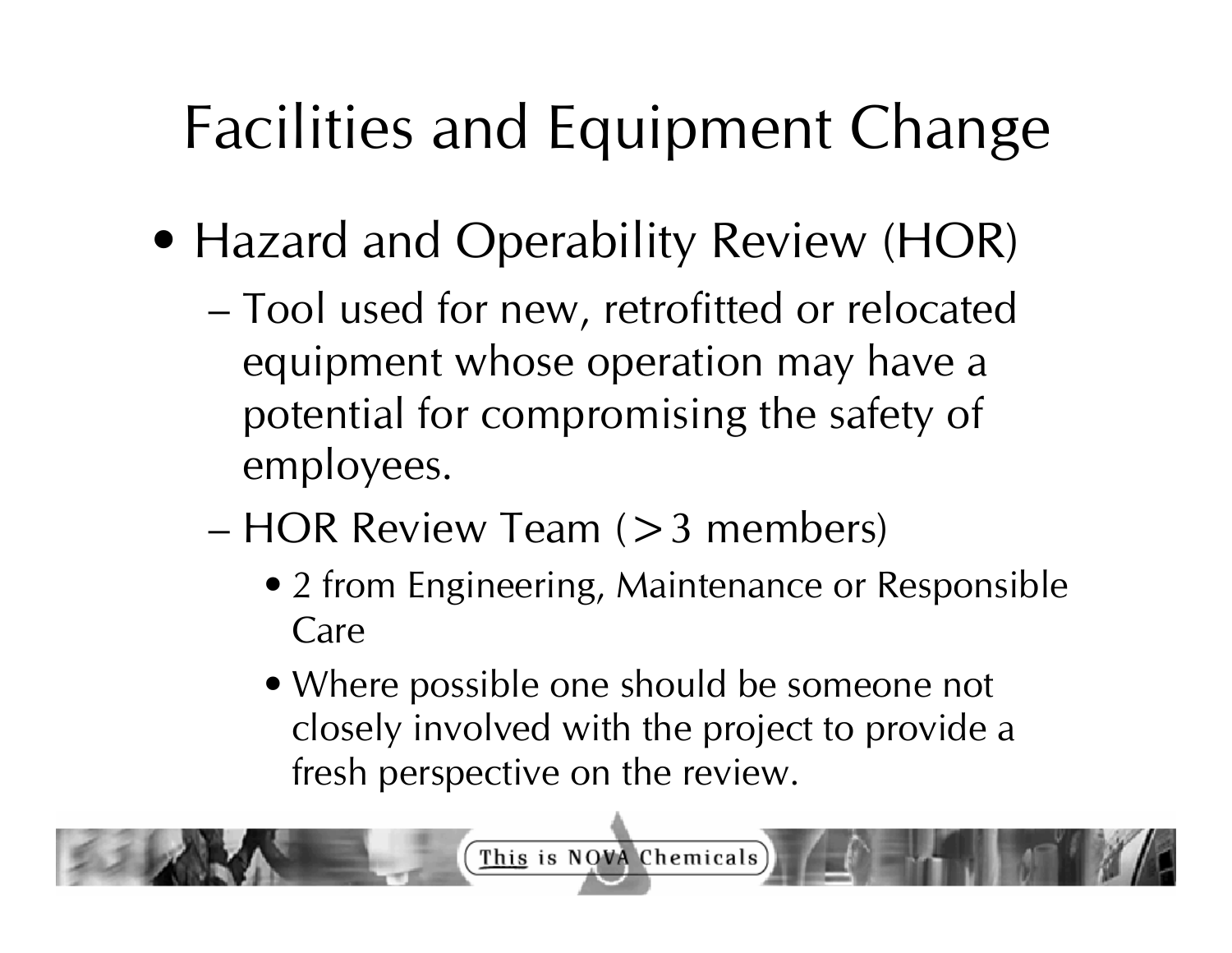- Hazard and Operability Review Form (HOR)
	- Part 1 Normal Operation
		- Checklist
			- Ergonomics
			- Pinch Points and Cutters
			- Drives
			- External Hot/Cold Spots
			- Electrical Components
			- Pressure Systems
			- Compressed Gases
			- Hazardous Chemicals/Gases/Radiation
			- Safety Devices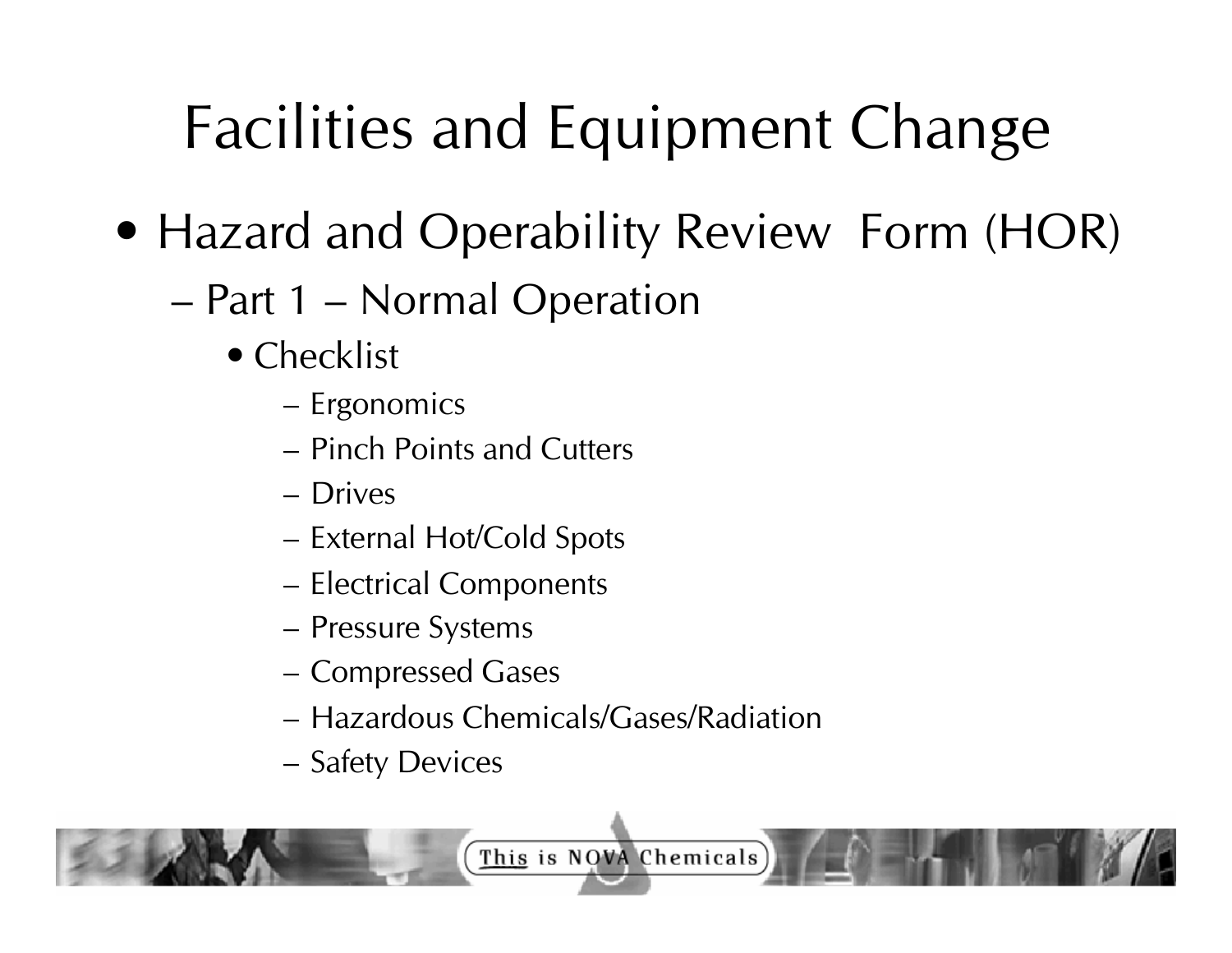- Hazard and Operability Review Form (HOR)
	- Part 2 Component Failure Analysis
		- Considers risk of failure of components considered in Part 1
			- Low risk
				- » no further action required
			- Medium risk
				- » Should be tested at each start-up
			- High risk
				- » Must be protected by back-up systems or shielded in such a way as to prevent injury.
				- » Preventative maintenance.

– Recommendations captured in Audit System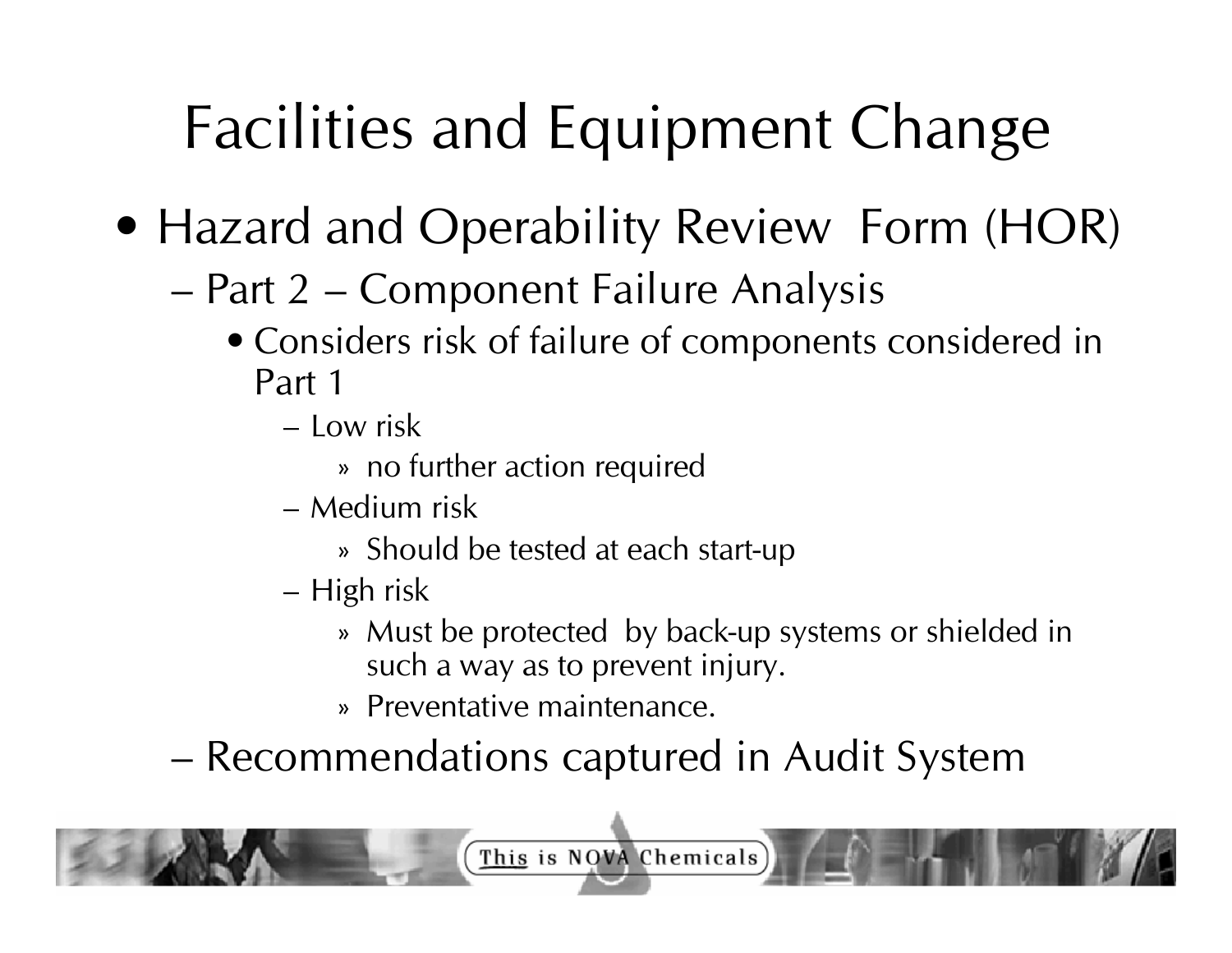- Project Closeout
	- Project Close-out Meeting
		- For significant or complex projects (> \$50k or 80 hours to complete)
		- Shared learnings are communicated
	- MOC-FE Form
		- Must be signed off and returned with all required documentation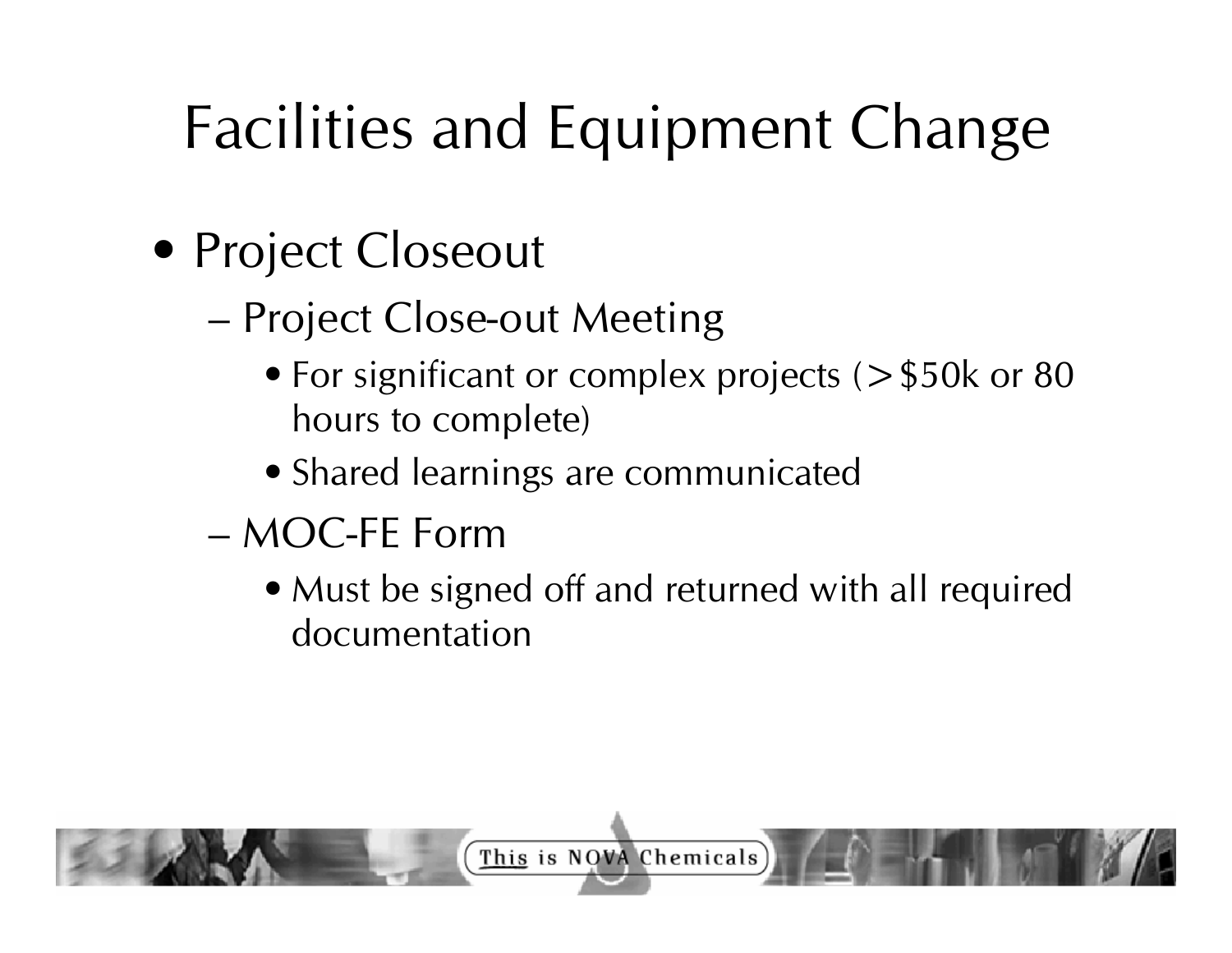- MOC Audits
	- Every MOC is audited by the Engineering department
	- Includes
		- Physical inspection of the change
		- Documentation verification
		- Ensure all recommendations were addressed
	- Deficiencies (if any)
		- Re-assigned in Audit Information System
		- Critical Deficiencies
			- Immediately contact Responsible Care Specialist to asses the situation and take appropriate action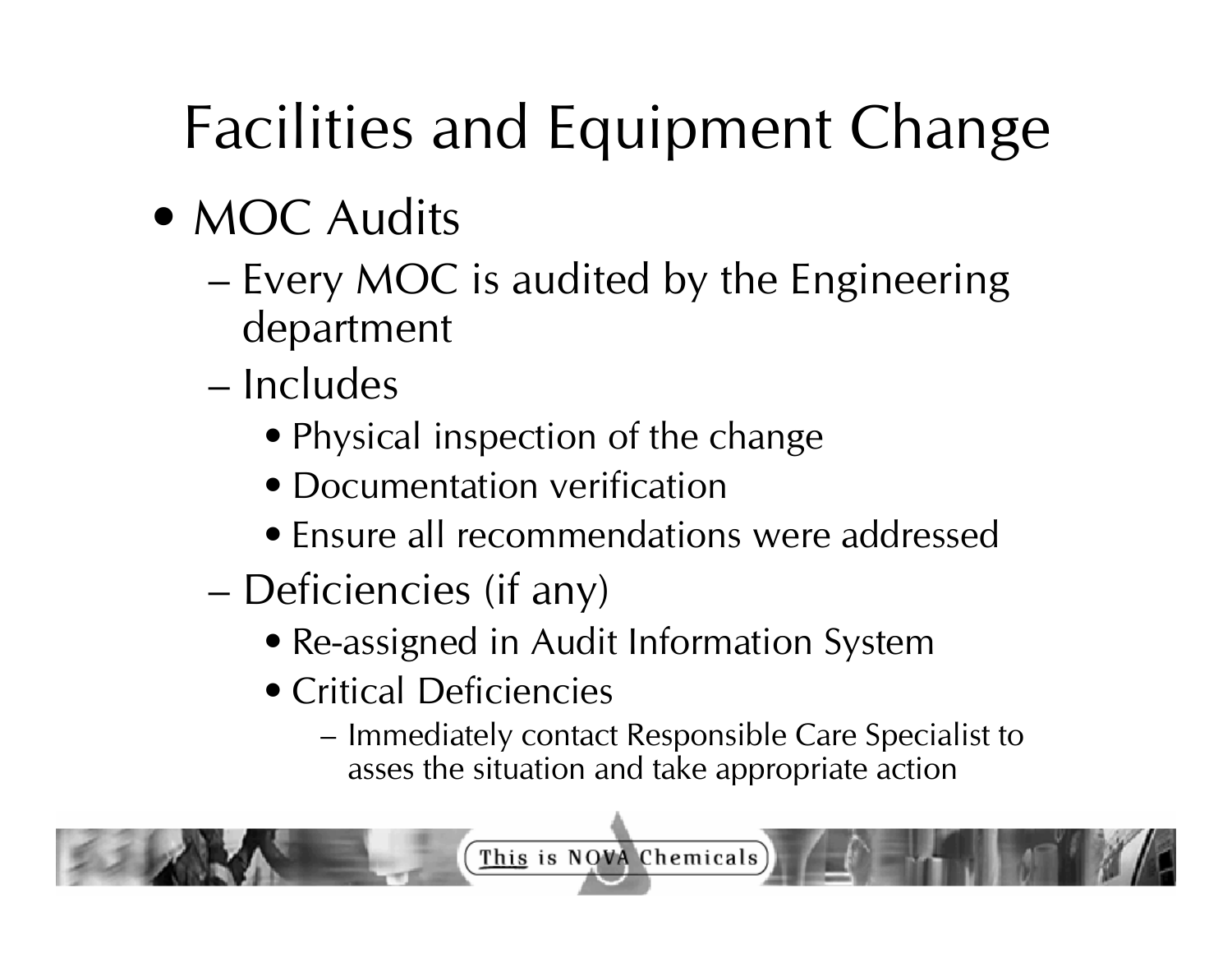# Challenges and Opportunities

- Definitely not perfect
- Too complex and time consuming
	- Could be more user friendly
	- Steep learning curve for first time users
- Amount of documentation
	- 40 MOC's in a 3" binder in 1999
	- 20 MOC's in a 3" binder in 2004
- Constantly making improvements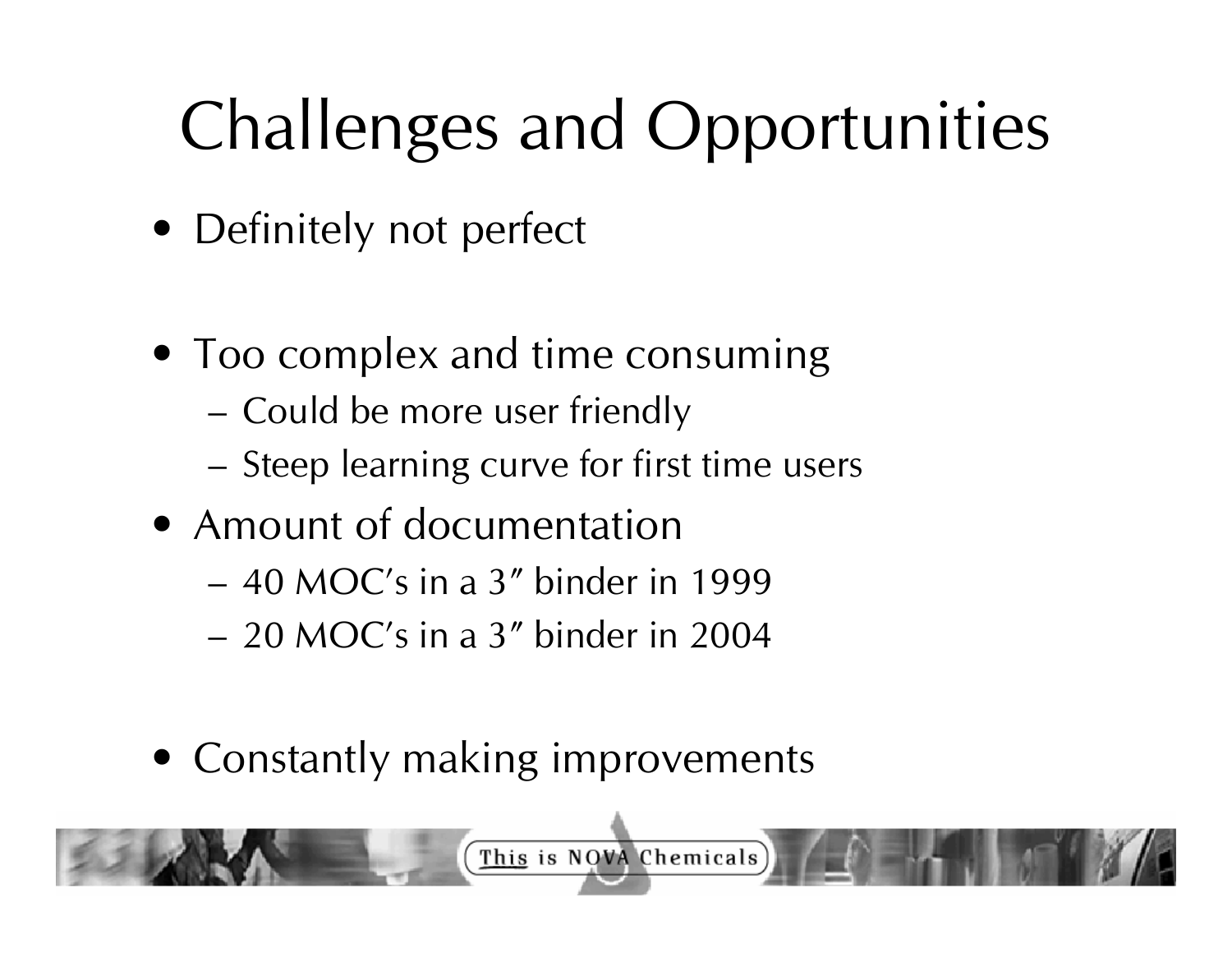### Questions??

### E-mail:

#### petersj@novachem.com

This is NOVA Chemicals